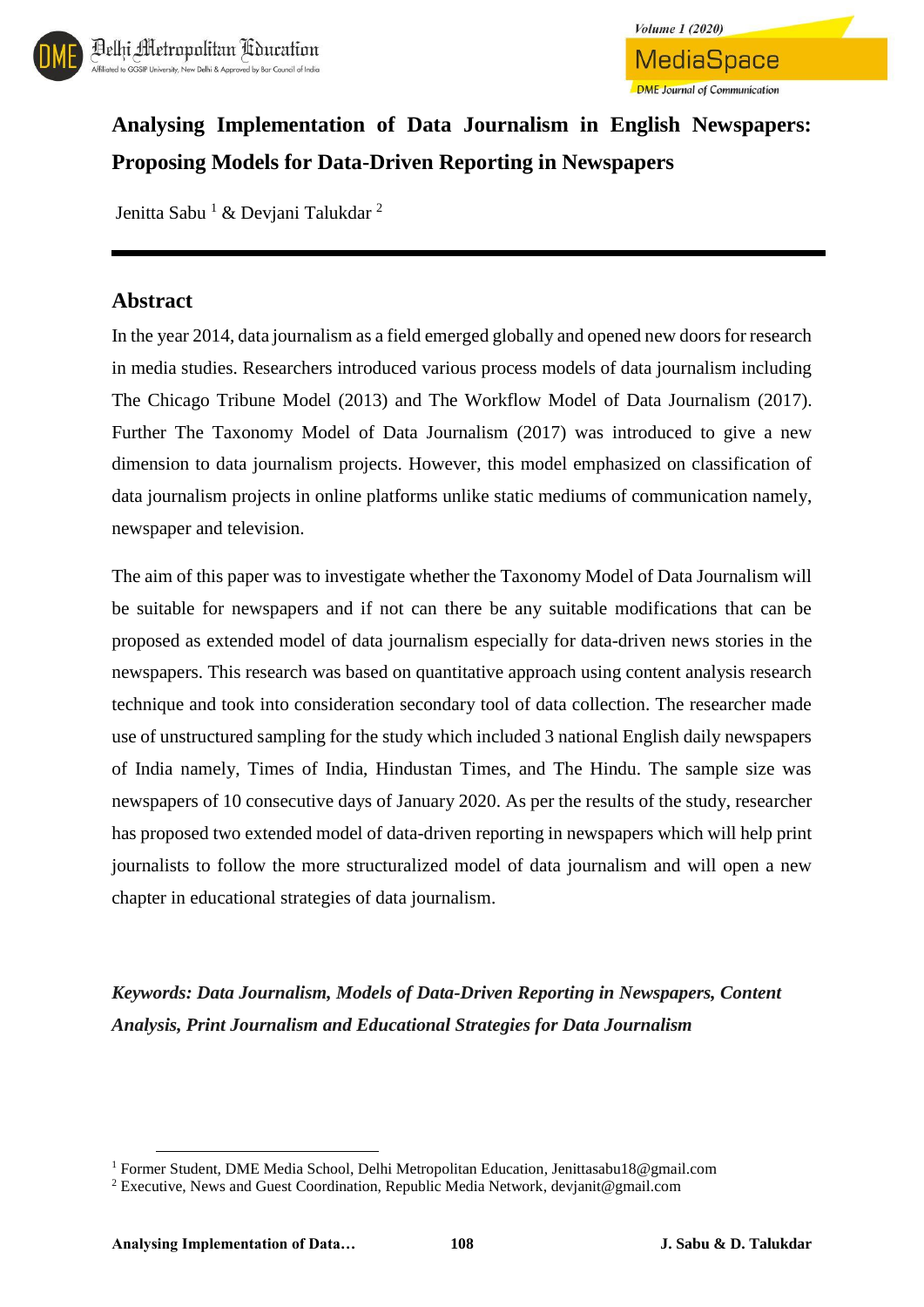## **1. Introduction**

The American Press Institute defined data journalism as gathering, cleaning, organizing, analyzing, visualizing, and publishing data to support the creation of a set of journalism. Since the year 1821 when the first example of data journalism was visible in The Guardian, data journalism as a field has emerged a lot and reached its peak in the year 2014. Hence the field of data journalism has opened new doors to media research. Contributing to the field of data journalism researchers introduced various process models of data journalism including The Chicago Tribune Model (2013) and The Workflow Model of Data Journalism (2017). Further, The Taxonomy Model of Data Journalism (2017) was introduced to give a new dimension to data journalism projects. However, this model emphasized the classification of data journalism projects in online platforms unlike static mediums of communication namely newspaper and television.

This study analyzed 240 data-driven news stories from three national English dailies to investigate whether 'The Taxonomy Model of Data Journalism-2017 introduced by Andreas Veglis and Charalampos Bratsas applied to data journalism practice in newspapers or not. If not, the researcher wanted to figure out if any modifications can be suggested as an extended model of data journalism.

In the end, as per the results of the study, the researcher proposed two extended models of data-driven reporting in newspapers namely, '*Model of data-driven reporting in newspapers based on purpose and relationship' and 'Model of data-driven reporting in newspapers based on the classification of data presentation, type, and structure'.* These proposed models will help print journalists to follow the more structuralized model of data journalism and will open a new chapter in educational strategies of data journalism.

## **2. Objectives**

This research paper focused on analyzing the coverage of data-driven news stories in three main daily newspapers of India namely: The Hindu, Times of India, and Hindustan Times. This study is based on the reference of 'The Taxonomy Model of Data Journalism-2017' proposed by Andreas Veglis and Charalampos Bratsas in their paper titled 'Towards a Taxonomy Model of Data Journalism'. The main aim of this paper is to investigate whether the Taxonomy Model of Data Journalism will be suitable for the newspapers and if not can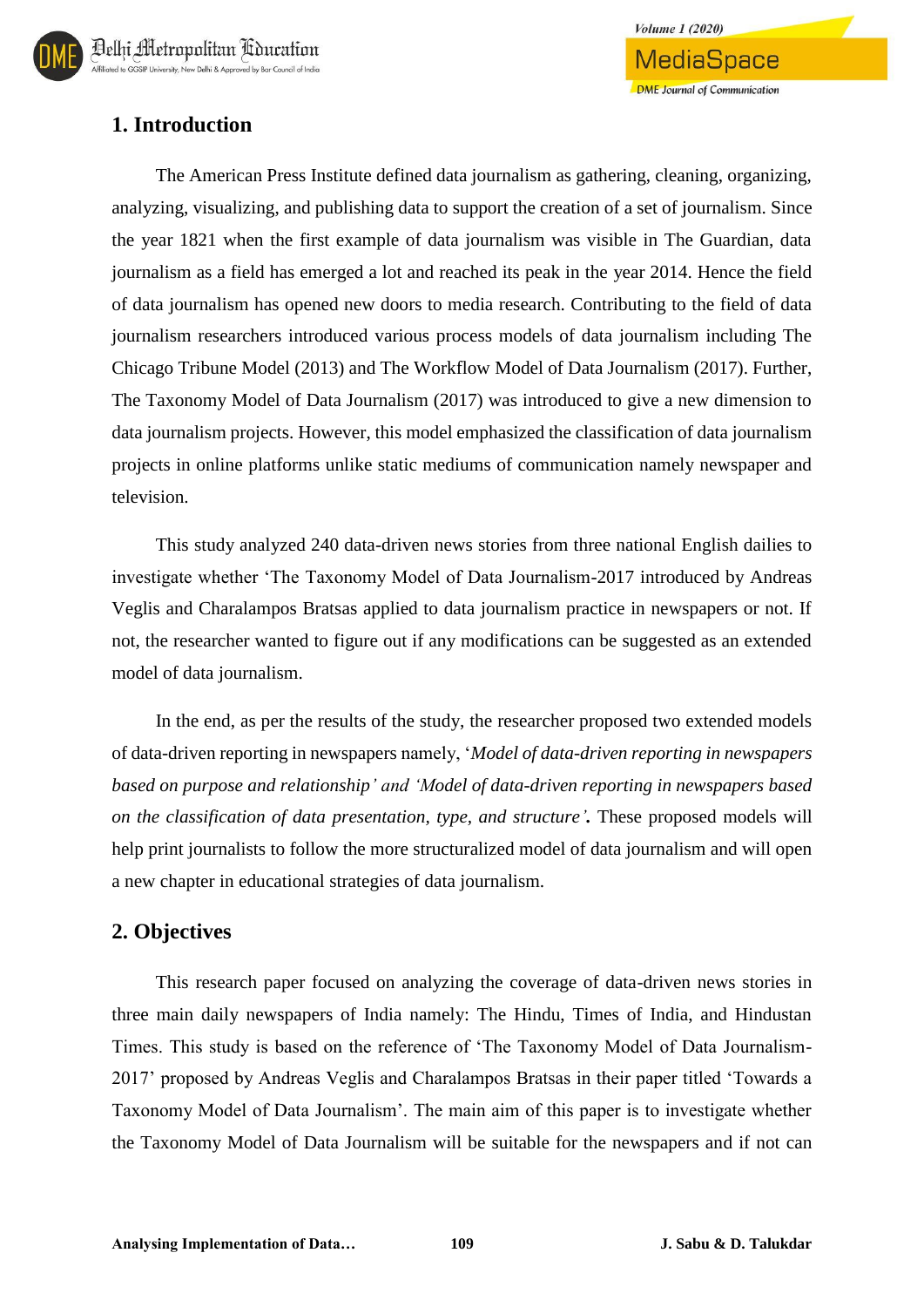

there be any suitable modifications that can be proposed as an extended model of data journalism especially for data-driven news stories in the newspapers.

## **3. Literature Review:**

The literature review section of this study was divided into 5 subparts: (a) History of data journalism, (b) The emergence and impact of data journalism in the media organizations, (c) Educational importance and ethics of data journalism, (d) Process and models of data journalism and (e) Critical review on the practice of data journalism.

a. History of data journalism: Research study titled 'The Art and Science of Data Journalism' (Howard, B) focused briefly on the rise of data journalism and the emphasis on The Guardian which turned out to be the first media organization to carry out the process. The paper also elaborated on the significance of the year 2014 which turned out to be a boom period for data journalism with the re-launch of Nate Silver's FiveThirtyEight.com, and Vox Media's general news site Vox.com as well as news ventures from the New York Times and Washington Post. The research project 'Teaching Data and Computational Journalism' (Berret, C. Phillips, C. 2016) accounted for the rise of data journalism from the year 1967 to 2013. The study emphasized the contributions of Philip Meyer. The study logged major developments in the practice of data journalism across the globe.

b. The emergence and impact of data journalism on the media organizations: Research paper titled 'Adapting investigative and data journalism to new players: How are actors working globally?' focused on media organizations coping with the changes of the digital age. The methodology used for research was personal interviews; the researcher took in-depth interviews of six professionals working within third party organizations in Asia, Africa, America, Europe, and Oceania. The results showed that number of news outlets stating that services have been reduced as many organizations and newsrooms are opting for advanced technologies. The results of the study were limited to six organizations and were based on a qualitative approach hence the sample size is not enough to generalize a conclusion. Research project titled 'Data Journalism in New Media Firms- the Role of Information Technology to Master Challenges and Embrace Opportunities of Data-Driven Journalism Projects' (Dal Zotto C; Schenker Y; Lugmayr A, 2015) stated that data journalism has 3 main dimensions and requires 3types of journalistic skills like computer-assisted reporting, news application development, and data visualizations. The study was formatted based on a review article that derived its conclusion from the literature review, experiences of practitioners, and analysis of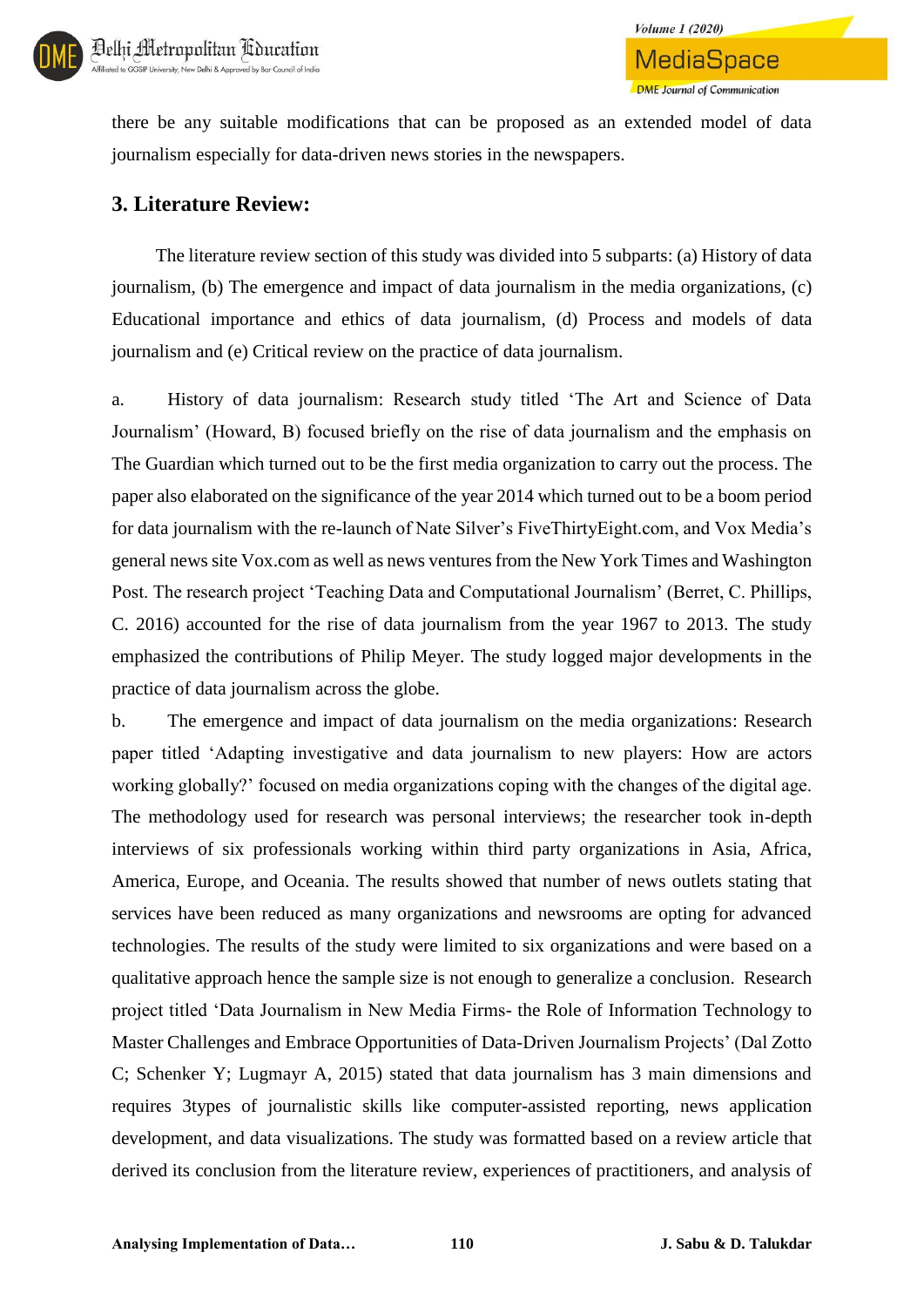the best practices in the field of data journalism. The study mainly emphasized on industries collaborating with information technology and journalistic practices to widen the horizon of data journalism across the globe. However, the study was mentioned to be in progress as researches wanted to make use of a quantitative approach to understand how the collaboration will encourage the growth of data journalism.

c. Educational importance and ethics of data journalism: In the research report titled 'Teaching Data and Computational Journalism', published by Colombia Journalism School and Knight Foundation, New York, the main objective of the researchers was to augment journalism with data-driven and computational techniques. The report emphasized the state of data journalism education, to underline the urgency of incorporating these skills to equip by the next generation of reporters and to offer guidelines to the budding journalists to make their further move in this direction. Hence the researchers proposed a curriculum model for data journalism which included- Integrating data as a core course (foundations of data journalism), Integrating data and computation to existing courses and concentrations, and Concentration in data and computation. This research report focused on entirely different aspects of data journalism that is the educational requirement of establishing data journalism as compulsory coursework in the discipline of Journalism and Mass Communication. The study also suggested required coursework that should be taken into consideration to prepare budding journalists in the age of the digital era. However, the sample taken into consideration was the 63 syllabi of colleges with the permission of government bodies, thus it would have been more useful to know whether students had any idea of data journalism and computation especially when only 14% of the classes focused on advanced classes. This data would have supported the research and automatically will arise as a need at the institutional level to introduce data journalism as compulsory coursework for a budding journalist.

'The Ethics of Data Journalism' published in the professional projects from the College of Journalism and Mass Communication, University of Nebraska, Lincoln focused on highlighting key ethical guidelines which included the importance of placing all data in context and minimizing the harm to the news. As data journalism demands special considerations, many of the ethical guidelines that are needed to be practiced are already in place according to the researcher. The paper investigates the ethics of data journalism in the context of education and made use of personal interviews with the industry expert and analysis of the latest research works along with best practices in the field of data journalism (McBride R, 2016). This study was a review article that was based on in-depth interviews of the professionals, analysis of the latest research findings, and best practices in data journalism. Hence these ethical guidelines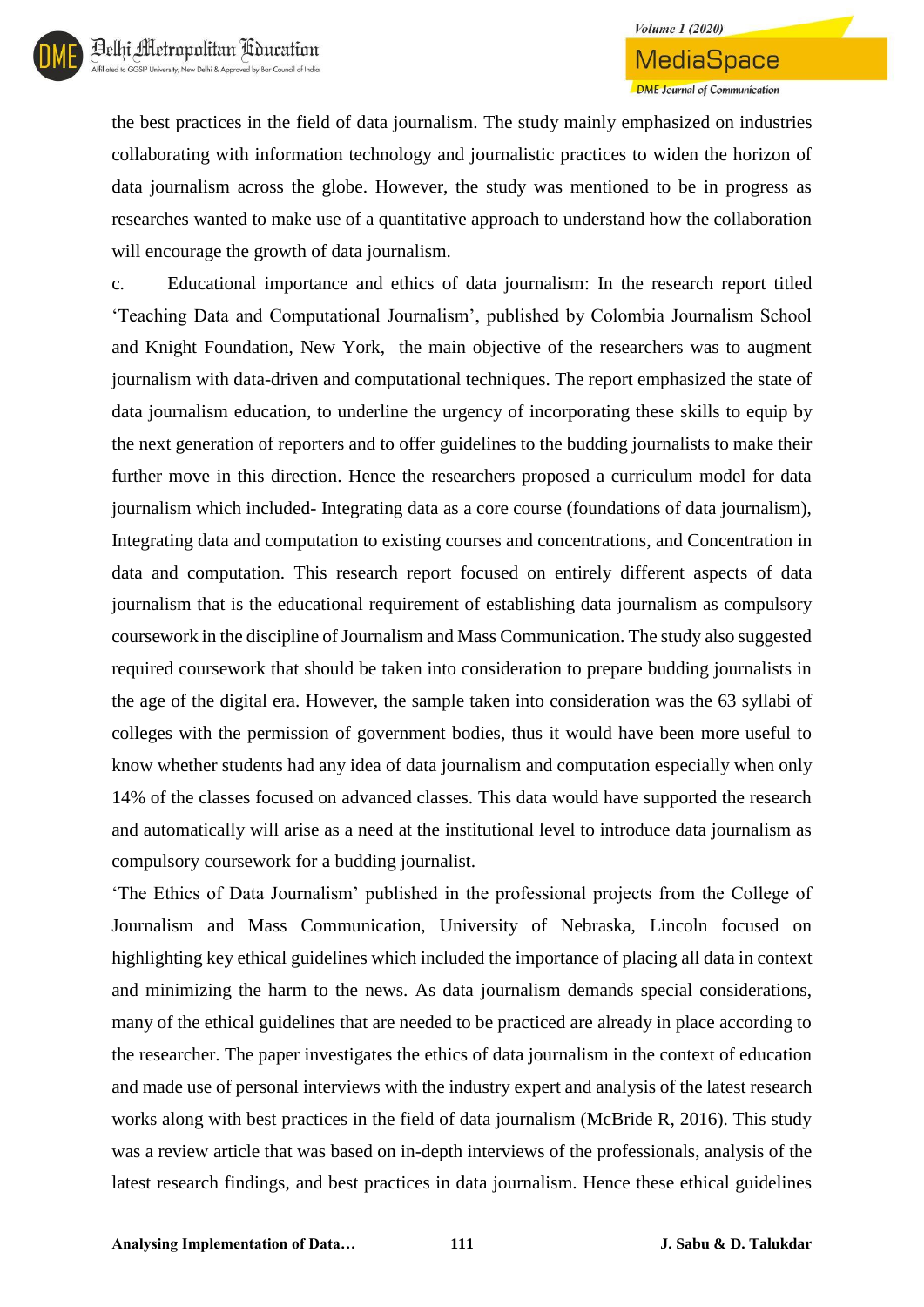are not backed by quantitative data analysis to support its generalization to every news organization and data journalist. Hence, this provides a scope of research for other researchers to figure out whether data journalists adhere to these guidelines, or do they differ in practice.

d. Process and models of data journalism**:** The research paper titled Data Journalism: An outlook of the future process described the Data Journalism Process Model of The Chicago Tribune-2013 in detail. The Chicago Tribune has a specialized data journalism team that has their-own Maps and Apps. Unlike many teams in this field, the news app of Chicago Tribune is a bit special group of hackers that was founded by computer technicians for whom journalism was a significant career change. Some of the professionals have acquired a master's degree in journalism after several years of coding for business purposes, whereas as some worked for open government communities. The Chicago Tribune Model has nine processes that are compiled into four main phases which include finding the story lead, data manipulation, story creation, and story visualization (Rapeli M, 2013). For this study, 3 professionals were interviewed to determine the authenticity of the future streamlined model of the Chicago Tribune. The three professionals had been working in the field of data journalism for two or more years and had experience in working with the major Finnish news organizations. One interviewee worked as a data journalism producer in Helsingin Sanomat, one of the leading newspapers of Finland, rest two of them worked as data journalism producers and programmers in Finnish Broadcasting Company. However, two interviewees from the same organization will have similar results to share with the researcher as the working patterns remain the same for the organization. The results of the interview could have been different if colleagues of three different organizations were interviewed which would have helped in generalizing the future streamlined model of Chicago Tribune especially in media organizations of Finland.

The authors of the research paper titled 'Reporters in the age of data journalism' proposed the workflow model of data journalism in the year 2017. The model suggested broader steps in data journalism, which a journalist must practice for assuring the authenticity of the news. The study used a survey research design and used online questionnaires as the data collection tool. The questionnaires covered how journalists use the data, level of expertise, the learning needs, and the barriers they face and the barriers they face. The questionnaires were distributed through the School of Journalism and Mass Communication-Aristotle University. The participants of the research were the members of the Journalist's Union of Macedonia, Thrace Daily Newspaper, and Open Knowledge Foundation (Veglis A; Bratsas C, 2017). This research study opted for an online questionnaire tool for data collection, thus the results can be prone to biases that might have affected the study. Further due to online tool of data collection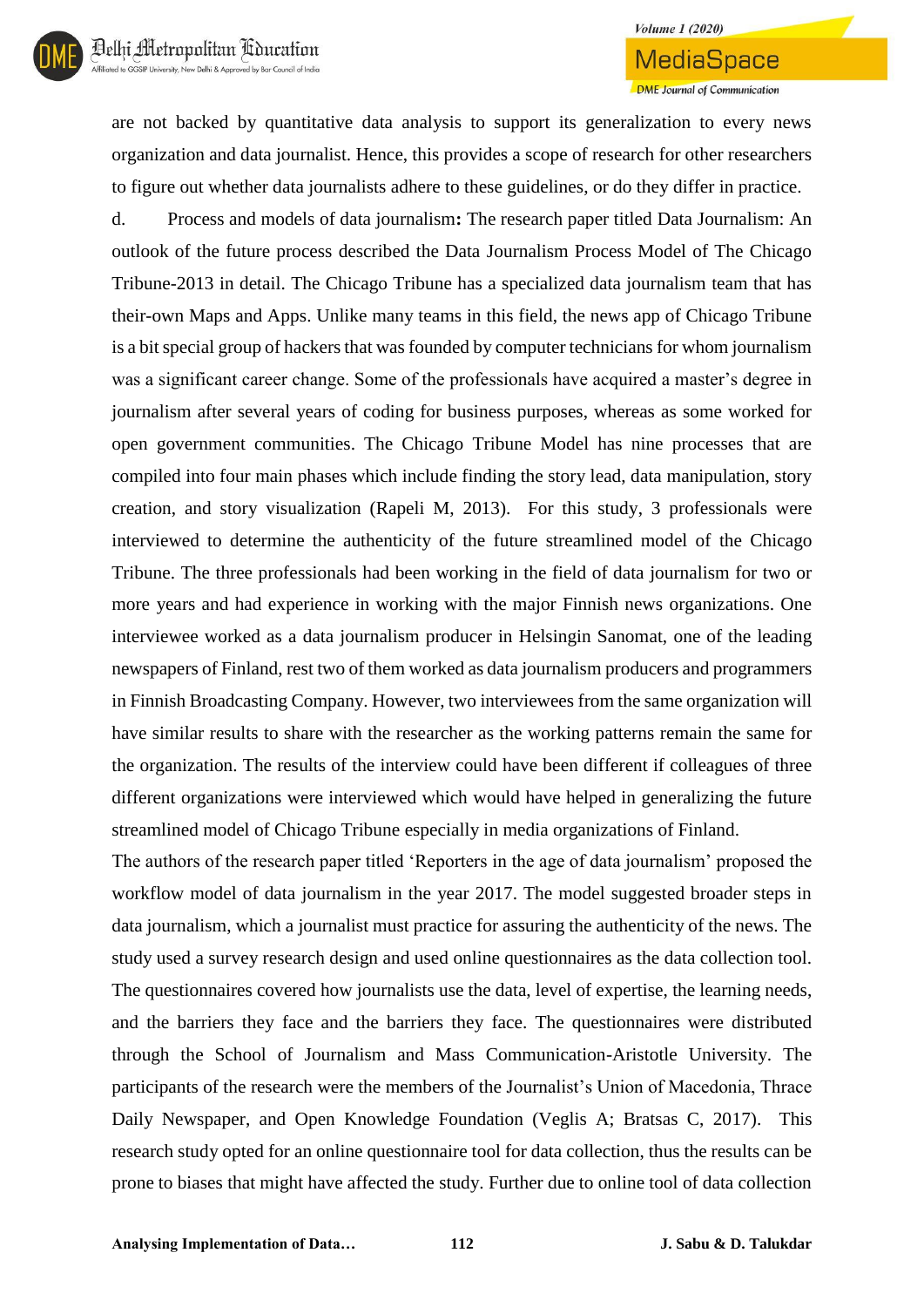## **Volume 1 (2020)** MediaSpace **DME** Journal of Communication

there was less control over the respondents hence this might have led to low responsiveness of the respondents as there were just 58 participants for this research which is not presumed by most of the statisticians to be the minimum standard size of a sample which is 100, whereas for descriptive research 30 subjects are suitable.

'Towards A Taxonomy of Data Journalism' focused on proposing a taxonomy of data journalism projects that can help the future journalists to choose the appropriate type of data project which will be suitable for their needs. The proposed taxonomy took into account various parameters that play an important role in data journalism projects with special emphasis on the type and interactivity role of data visualization (Veglis A; Bratsas C, 2017). The implementation of this model was further analyzed in the research paper titled 'Visualization and Interactivity in Data Journalism Projects' authored by Christina Karypidou, Charalampos Bratsas, and Andreas Veglis, the researchers took into account the proposed taxonomy model of data journalism to determine the visualization effect and level of interactivity among the data journalism projects. Authors analyzed the websites of The Guardian and The New York Times - categorized as the elite newsrooms of the world, The British Broadcasting Corporation, and The Cable News Network- both of them are two most famous networks and the two largest news agencies namely, Associated Press and Reuters. Hence 4 major organizations of media industry were taken into consideration to check the implementation of the model and most important in both the papers the researchers analyzed the data-driven coverage in the online portals to determine the authenticity of the model.

e. A critical review on the practice of data journalism: In the research paper 'Visualization and Interactivity in Data Journalism Projects' (Veglis A; Bratsas C; Karypidou C, 2019) researchers took into account the proposed taxonomy model of data journalism to determine the visualization effect and level of interactivity among the data journalism projects. Authors analyzed the websites of The Guardian and The New York Times - categorized as the elite newsrooms of the world, The British Broadcasting Corporation, and The Cable News Networkboth of them are two most famous networks and the two largest news agencies namely, Associated Press and Reuters. The paper stated that the emergence of data journalism formed new conditions for writing and distributing the news. Professionals adopt new methods and the public makes use of new practices on how to read the news. More and more organizations are using data journalism to tell their stories. It is thus believed that data journalism is one of the pillars of modern journalism. In the era of big data, data journalism can play a significant role in utilizing the available data sets. The paper discussed the issues of visualization and interactivity levels in data journalism projects. In this research paper, it was proved that the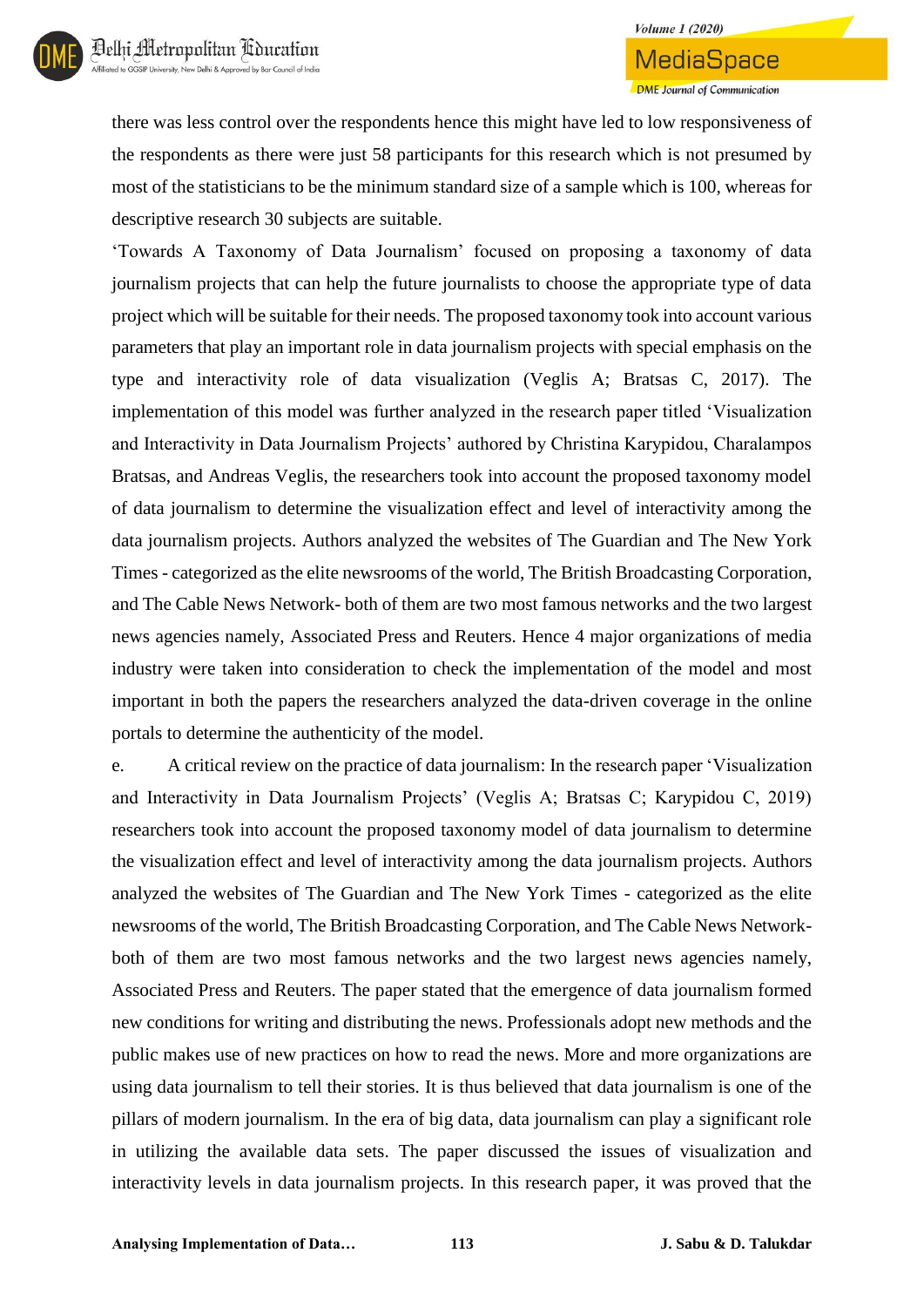taxonomy model could be used in all types of data journalism projects. In the future, the effectiveness of the proposed model could be extended by including other types of visualizations that can be categorized into data-rich visualizations to communicate stories with complex data in an engaging manner.

The research project titled 'Data Journalism Concept and Practices in India: A case study of data journalism initiative in India' by Indiaspend.com focused on the development of data journalism in India and emphasized on the concept and practices of data journalism in the Indian context. The websites of print media namely-The Hindu, The Indian Express, and The Times of India were analyzed based on the following parameters which were divided into sections of website and content. The parameters of the website included a section of the website and frequency of updating, whereas the parameters of the content included the nature of the story, arrangement of the story, source of data, and the number of graphs and tables.

In both the research papers, the researchers have analyzed the online versions of major media entities for example researchers Christina Karypidou, Charalampos Bratsas, and Andreas Veglis took into consideration the online portals of The Guardian and The New York Times categorized as the elite newsrooms of the world, The British Broadcasting Corporation, and The Cable News Network- both of them are two most famous networks and the two largest news agencies namely, Associated Press and Reuters, to analyze the implementation of their model associated with data journalism projects. Similarly in India, Indiapend.com focused on the development of data journalism in India and emphasized on the concept and practices of data journalism in the Indian context. The websites of print media namely-The Hindu, The Indian Express, and The Times of India were analyzed based on the following parameters which were divided into sections of website and content.

In both, the case analysis of data journalism was limited to the online portals of media organizations. However, in this study, the researcher focused on analyzing the coverage of data journalism in three main daily papers of India namely, The Hindu, The Times of India and Hindustan Times (as per the Indian Readership Survey) based on the taxonomy model of data journalism-2017. The main aim of this paper was to investigate if the model was suitable for data-driven coverage in the newspapers and if not were there any modifications that can be proposed as an extended model of this taxonomy based on the practice of data journalism in the newspapers of India.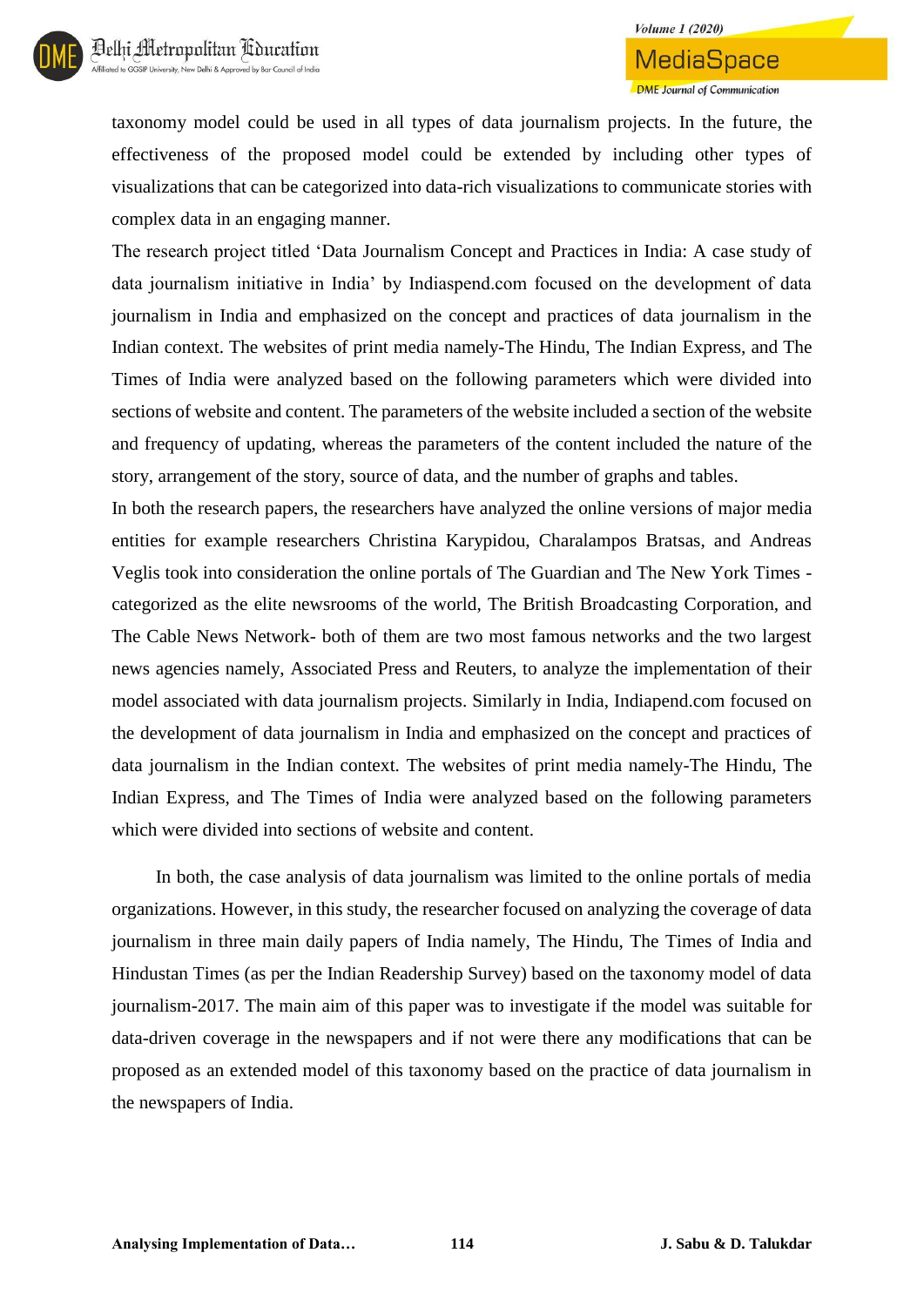

## **4. Theoretical Framework**

'Towards A Taxonomy of Data Journalism-2017' authored by Charalampos Bratsas and Andreas Veglis focused on proposing a taxonomy of data journalism projects that can help the future journalists to choose the appropriate type of data project which will be suitable for their needs. In the research paper 'Visualization and Interactivity in Data Journalism Projects' authored by Christina Karypidou, Charalampos Bratsas, and Andreas Veglis, the researchers took into account the proposed taxonomy model of data journalism to determine the visualization effect and level of interactivity among the data journalism projects. Authors analyzed the websites of The Guardian and The New York Times - categorized as the elite newsrooms of the world, The British Broadcasting Corporation, and The Cable News Networkboth of them are two most famous networks and the two largest news agencies namely, Associated Press and Reuters.

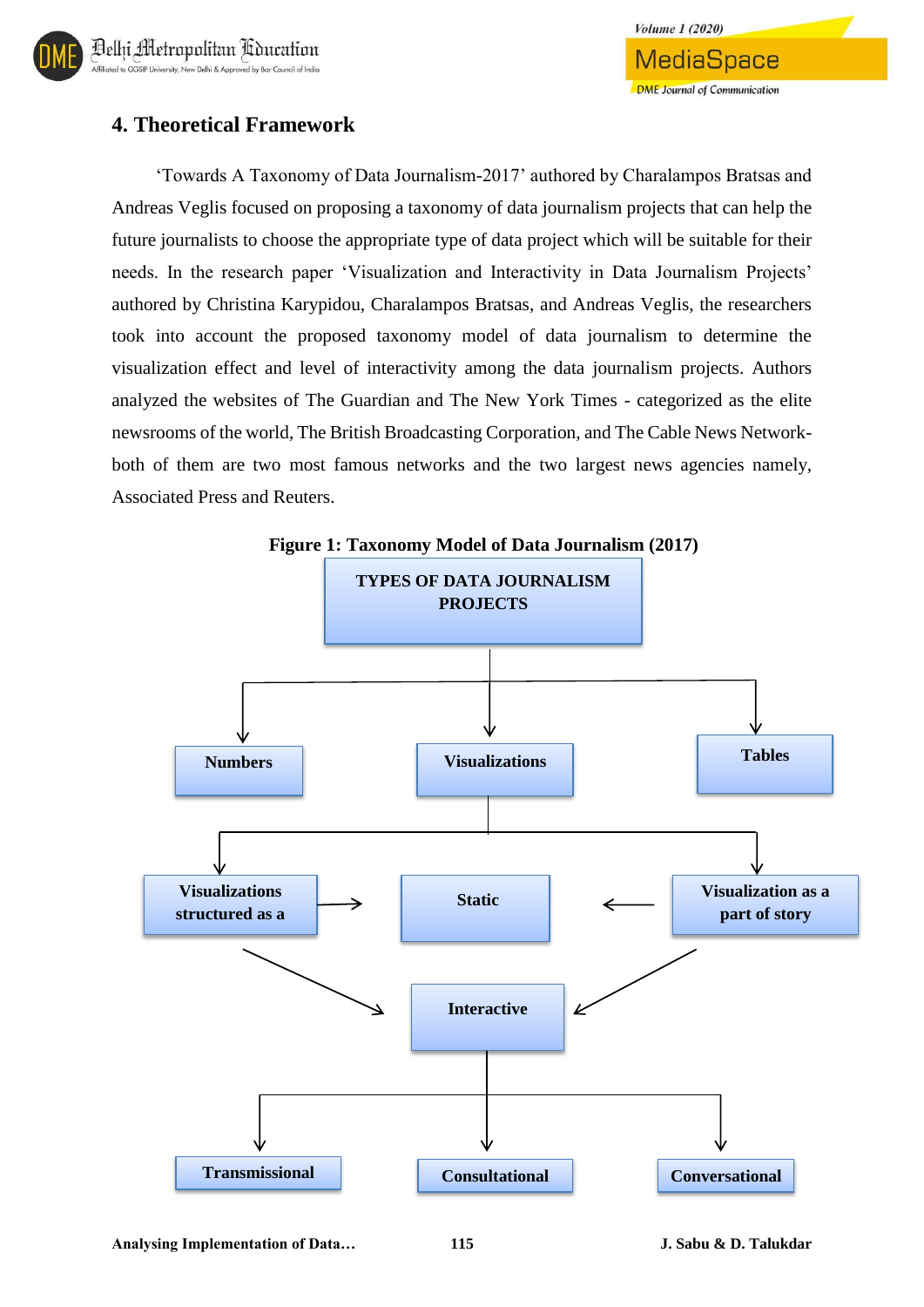Unlike the Process Model of American Press Institute, Processing Model of Chicago Tribune (2013) and Workflow Model of Data Journalism (2017), the Taxonomy Model of Data Journalism (2017) cannot be fully implemented in this research due to the parameter of interactivity and interactivity level in the model, which is exclusively meant for the online platforms. Newspaper as a medium of communication is static, thus the Taxonomy Model of Data Journalism cannot be followed completely for the content analysis study of the newspaper.

Therefore, the researcher has made certain modifications in the parameters of the content analysis to support the proposed model of data-driven reporting in newspapers

- 1. Based on the classification of purpose and relationship
- 2. Based on the classification of data presentation, type, and structure

### **5. Methodology**

The methodology used in this study by the researcher was a content analysis based on the quantitative approach. The researcher made use of unstructured sampling for the content analysis study which included an analysis of 3 national English daily newspapers of India namely, Times of India, Hindustan Times, and The Hindu. The sole objective of this research was to analyze the coverage of data-driven articles in the newspapers based on the Taxonomy Model of Data Journalism 2017 and to see if further modifications can be done to that model based on the practice of data journalism in the newspapers. According to the results of Indian Readership Survey-2019, the readership of English newspapers has increased from 2.7% to 2.9% in urban areas, whereas in the urban areas the readership of regional and Hindi newspapers remains stagnant. The researcher does not deny the fact that in India 70% of the population is situated in rural India and has maximum readership in Hindi dailies. However the study had to be completed within a given time frame, thus this study can further broader its unit of analysis if there are no time and resource limitations.

The duration of the study was from  $5<sup>th</sup>$  January 2020 to 31<sup>st</sup> January 2020 taking into consideration newspapers of consecutive 10 days for each of the English dailies. The sampling plan of the study is given below-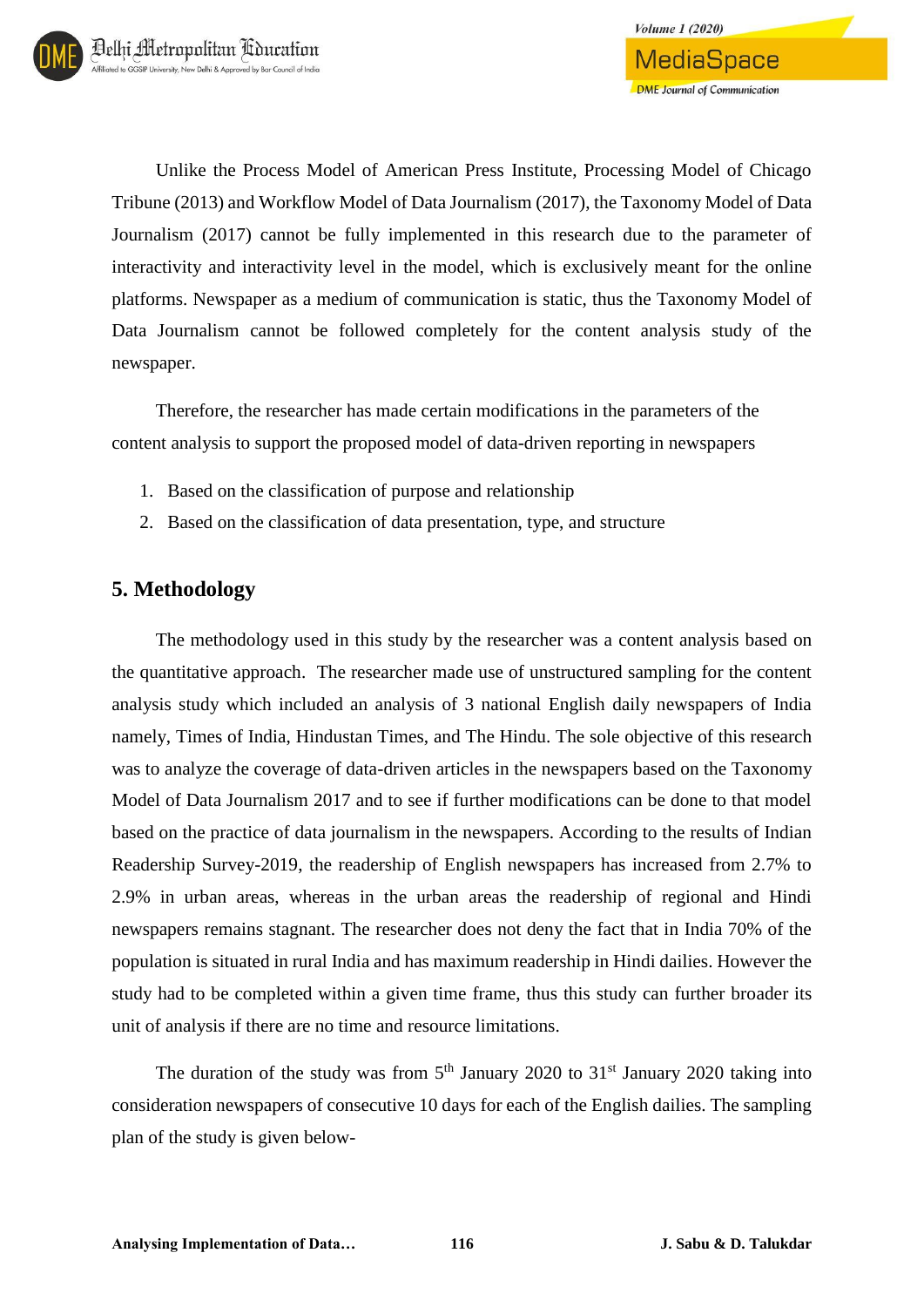#### **Table 1: Sampling Plan Table**

**Volume 1 (2020)** 

MediaSpace

**DME** Journal of Communication

| SNo | <b>Newspaper Name</b> | <b>Dates</b>                                  |
|-----|-----------------------|-----------------------------------------------|
|     | The Hindu             | $5th$ January-15 <sup>th</sup> January 2020   |
|     | Times of India        | $15th$ January -24 <sup>th</sup> January 2020 |
|     | Hindustan Times       | $20th$ January-31 <sup>st</sup> January 2020  |

#### **Source: Primary Data**

The researcher on purpose chose to go forward with unstructured sampling for the content analysis study to avoid biases in the findings which might have occurred as in January 2020 main events of national importance were taking place like Delhi Elections, Republic Day, and Corona Virus Outbreak in the world. Therefore, to avoid any chances of biases in the representation of data-driven coverage in the newspapers, the researcher used an unstructured sampling plan for content analysis.

The coding categories for this content analysis were divided into 3 broad categories of the news articles. Given below is the codebook that was used for this study.

Once the codebook for the research was prepared the first set of code sheet which covered the analysis of data-driven news articles in The Hindu newspaper was sent on pretesting. This step was really important to determine whether the study was going in the right direction. It further helped in stipulating the findings of the research which will be obtained after analyzing the data-driven news articles of all the three newspapers.

The data for this study was collected from the 3 main national daily newspapers of India. In total 240 news articles were analyzed, the basis of analysis was The Taxonomy Model of Data Journalism-2017 suggested by Andreas Veglis and Charalampos Bratsas in their research paper titled 'Towards the Taxonomy Model of Data Journalism-2017'. The major software that was used for data analysis was Microsoft Excel and Statistical Package for the Social Sciences.

### **6. Findings of the Study**

#### **6.1 Findings based on the cross tabular data analysis and interpretation:**

a. Visibility of data-driven news stories in various newspapers: Through the content analysis methodology used in this research, it was concluded that Times of India covered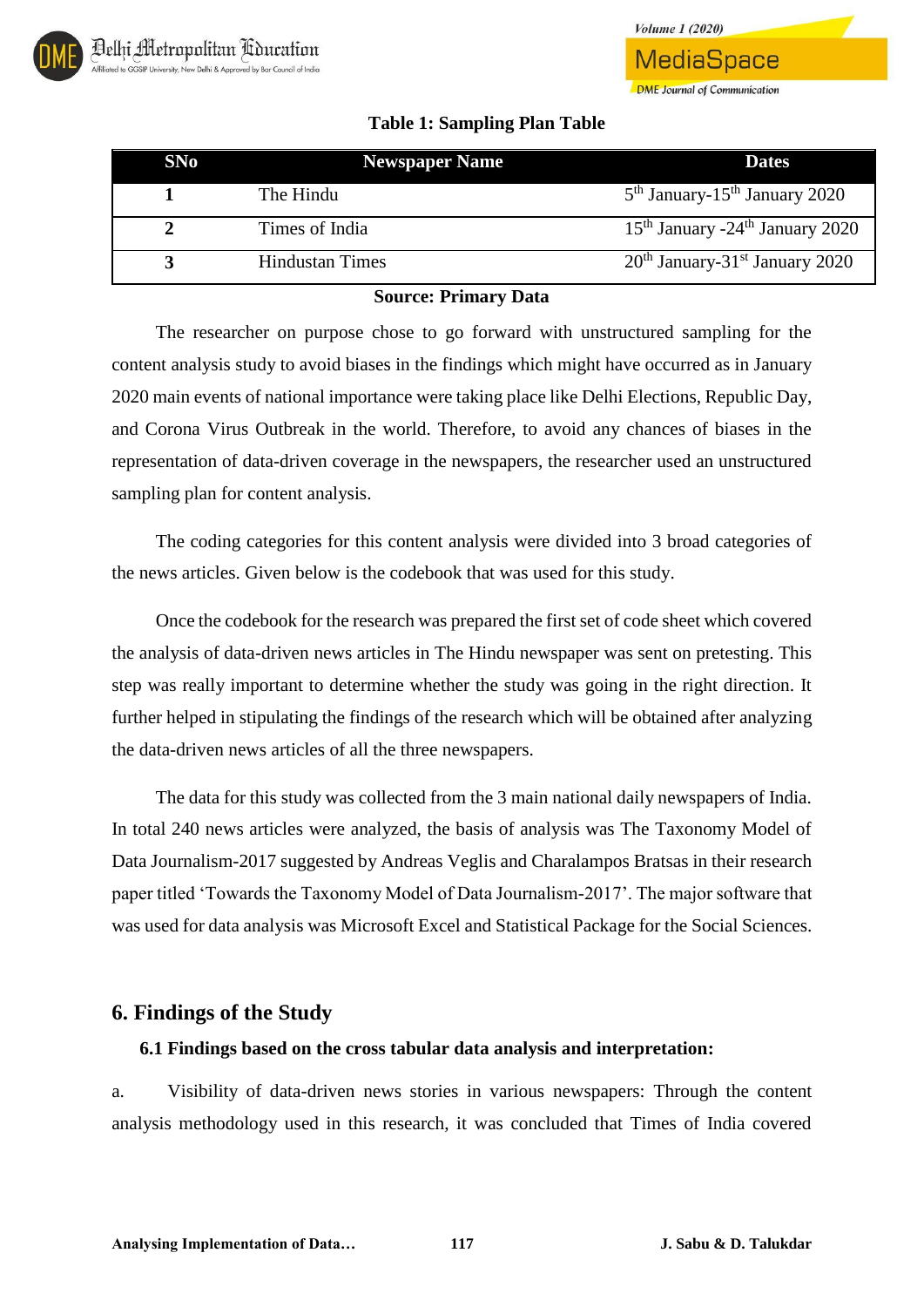highest number of data-driven news stories with 40.4%, followed by The Hindu with 37.1% and the least was found in the Hindustan Times with 22.5% of data-driven coverage.



## **Figure 2: The graph represents the visibility of data-driven news stories in various newspapers**

**Volume 1 (2020)** 

MediaSpace

**DME** Journal of Communication

#### **Source: Primary Data**

b. Innovative display of data-driven news stories in various newspapers: In the content analysis it was found that Times of India presented most of its data-driven news stories in an innovative form with 77% out of 240 followed by Hindustan Times with 6%. However, The Hindu had no such practice.

c. The special section included for data-driven news stories in various newspapers: It was found in the analysis, that Hindustan Times had the majority of data-driven stories with 15% out of 54 data-driven news stories in a special section of the newspaper namely, 'The Number Theory' followed by the Hindu newspaper, with 7% out of 89 data-driven stories in a special section for the data-driven news stories, namely 'The Data Point'.

d. Report formats are the main carriers of data-driven news stories: In all three national dallies, news report format was the main carriers of data-driven news stories with 92.13% in The Hindu. 96.90% in Times of India and 54 out 54 data-driven stories of Hindustan Times were covered in news report format.

e. The dominance of the beat in covering data-driven news stories: For the Hindu, the majority of data-driven stories were covered in sports beat with 11.23% out of 89 stories. Times of India covered the majority of data-driven news stories in the economic beat with 32.98%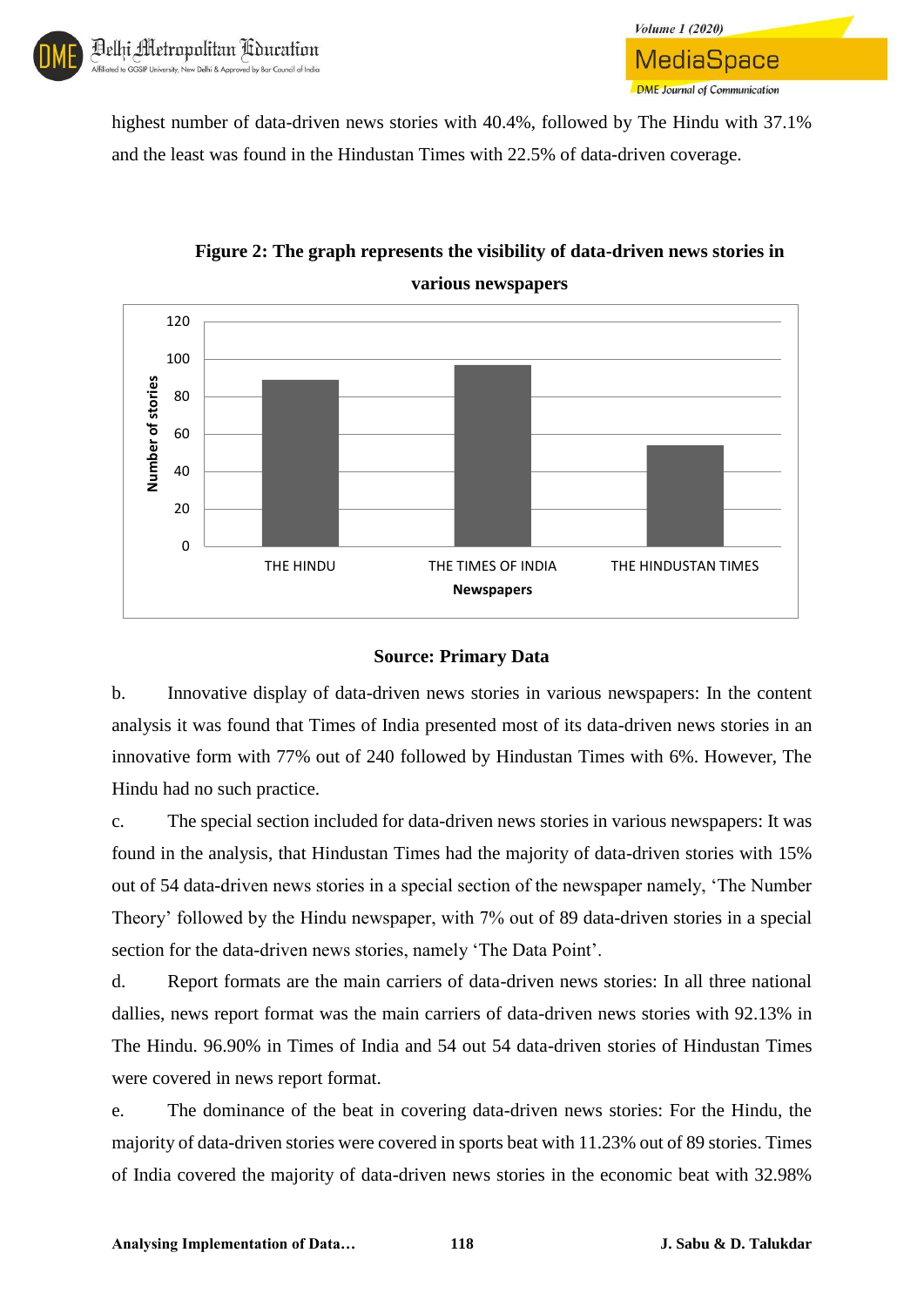out of 97 data-driven stories. In the case of Hindustan Times the majority of data-driven news stories were covered in sports and national beat with 31.48% out of 54.

**Volume 1 (2020)** 

MediaSpace

**DME** Journal of Communication



### **Figure 3: The graph represents the dominance of the beat in covering data-driven news**

#### **Source: Primary Data**

f. Prominent news sources for covering data-driven news stories in 3 national dailies: For the Hindu, most of the data-driven news stories were covered by news agencies with 33.70% out of 89 news stories and the least was reported by the unnamed reporters and/or correspondents with 30.33% out of 89 data-driven stories. For Times of India, the highest numbers of data-driven news stories are reported by their named reporters with 51.4% out of 97 data-driven stories and correspondents with 34.02%; however Times of India makes the least use of data-driven news stories directly covered by the news agencies with 14.43% out of 97 data-driven news stories. In the case of Hindustan Times named reporters and/or correspondents with 66.66% out of 54 data-driven news stories covered the majority of datadriven news stories and least are covered by their unnamed reporters and/or correspondents with 12.96%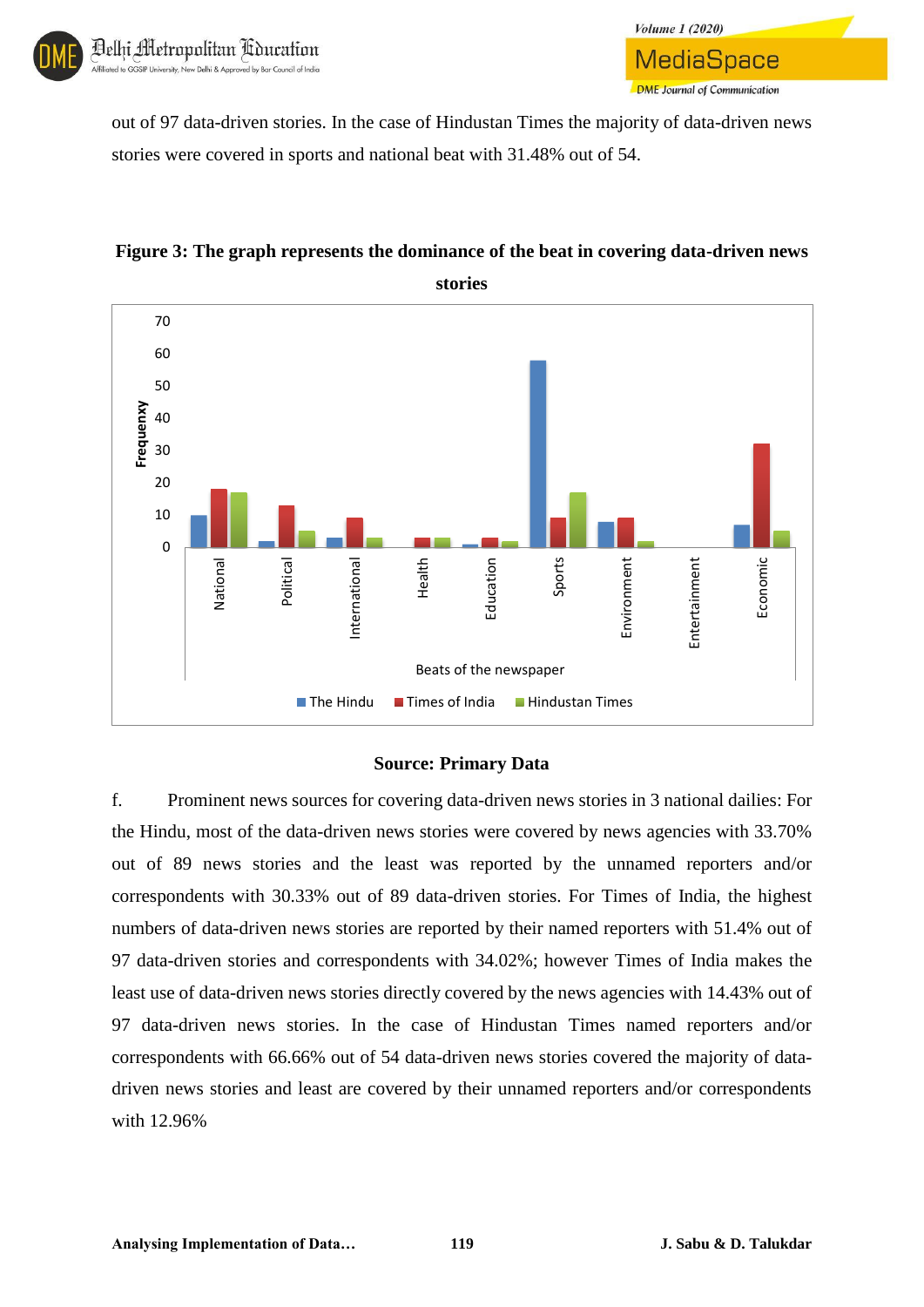g. Importance of news agencies for coverage of data-driven news stories in major 3 national dailies: As per the content analysis study, The Hindu is majorly dependent on the news agencies for their coverage of data-driven news stories. However, in the case of the Times of India and Hindustan Times, it is only 14.43% and 20.37% of data-driven stories that are directly taken by the news agencies respectively.

h. Major origin of data for all three national dailies: For the Hindu and Times of India their major origin of data was from their newspaper organization with and reporters and/or correspondents play a major role in gathering, analyzing, and compilation of data for news stories. However, this was not found in Hindustan Times. Hindustan Times mostly relies on the data released by the State and the Central Government of India with 11.11% out of 54 analyzed news stories. The second-largest data source for The Hindu and Times of India is the international news agencies and organizations respectively.





Newspaper

**Source: Primary Data**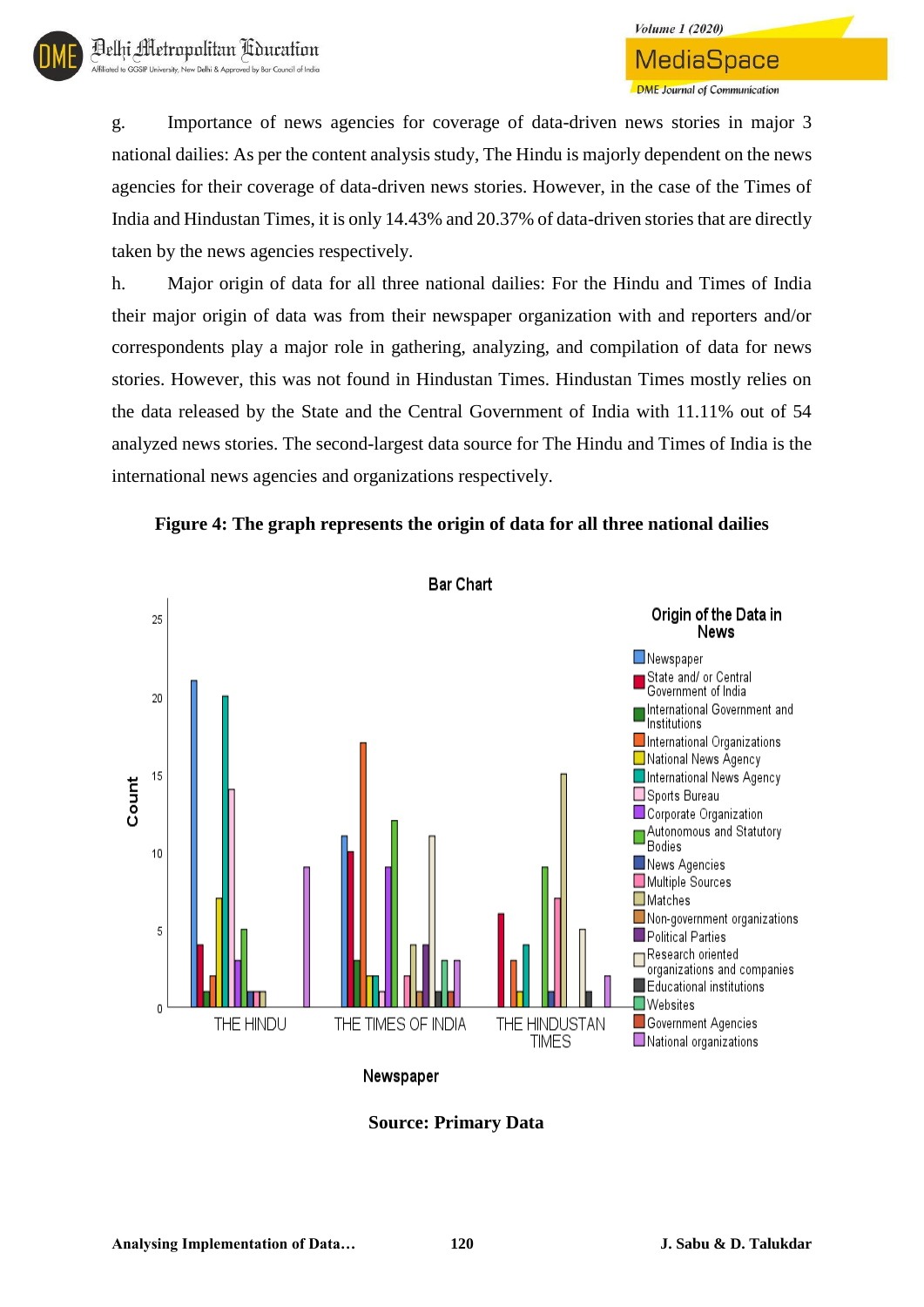**MediaSpace DME Journal of Communication** i. Variation in the national dailies based on the purpose of data: The purpose of data varied from one newspaper to another. The data-driven news stories of The Hindu majorly focused on just mentioning facts with 71.9% out of 89 news stories, whereas data-driven news stories

**Volume 1 (2020)** 

of Times of India were more analytical with 67.01% out of 97 news stories. In the case of the Hindustan Times, analytical data-driven news stories were 10% more of data-driven news stories that just mentioned fact.



**Figure 5: The graph represents variation in the national dailies based on the purpose of** 

j. Variation in the national dallies based on the relationship of data: In the Hindu majority of data presented relationship of comparison in the data-driven news stories with 71.9%. Data showing change over time relationship and combined relationship were equal in the case of The Hindu with 12.35% out of 89 news stories. For Times of India, the data represented the relationship of comparison majorly through the news stories with 41.22% out 97 news stories. Followed by presenting a combined relationship, however, data representing change overtime were least to be found in the news stories of Times of India. Hindustan Times through its news reports showcased data establishing a relationship of comparison and combination of both the

**Source: Primary Data**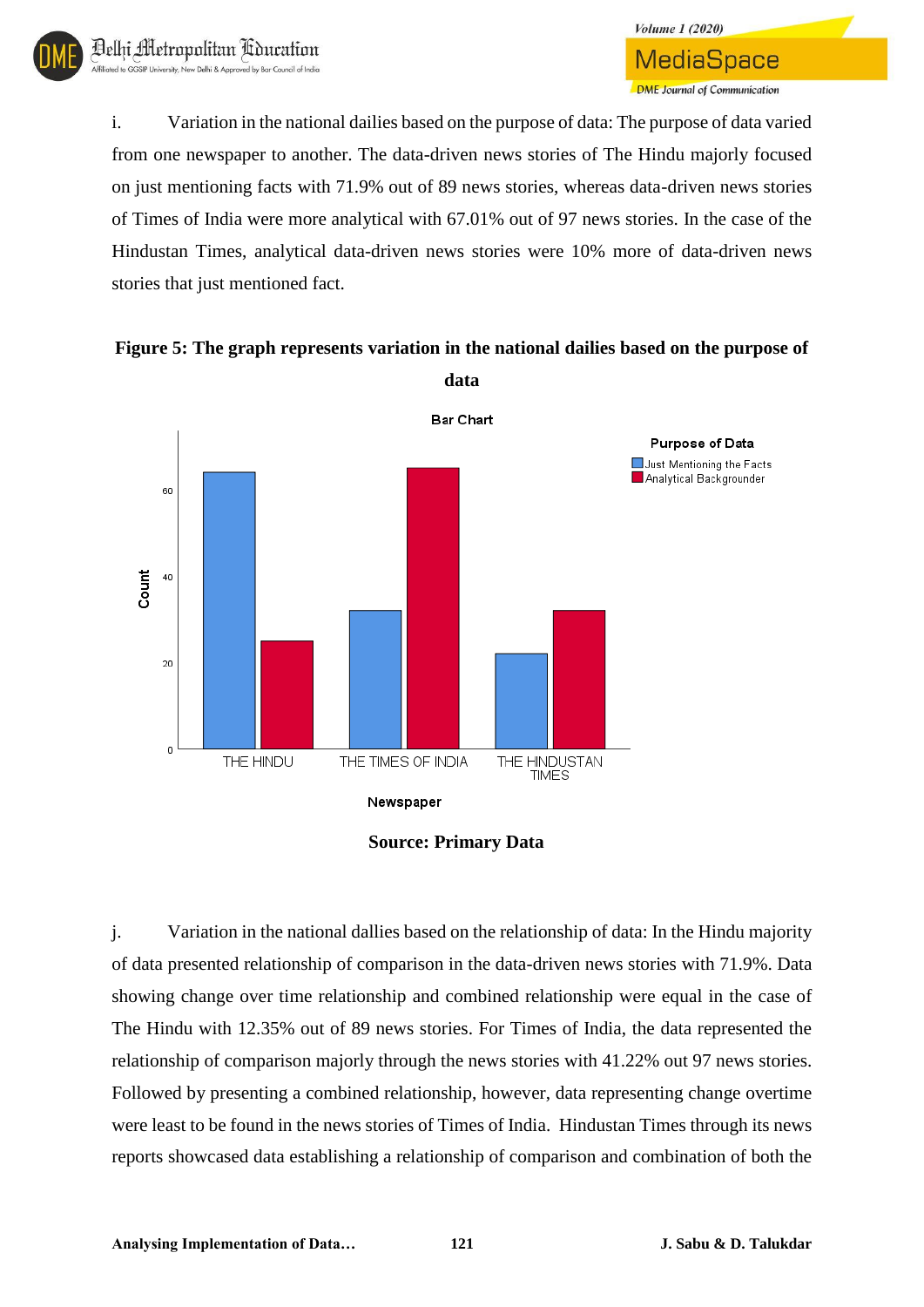

relationships were at an equal pace with 26 news stories out of 54. However, Hindustan Times established the least amount of data showing change over time relationships with 6.6%.



## **Figure 6: The graph represents variation in the national dallies based on the relationship of data**

**Volume 1 (2020)** 

MediaSpace

**DME Journal of Communication** 

k. Variation in the national dailies based on the type of data presentation: As per the content analysis results, it was concluded that The Hindu majorly presented its data in the form of news reports, followed by visualizations and tables. However, both Times of India and the Hindustan Times presented their data through the mode of visualizations. For Times of India second highest presentation was through tables followed by news reports. In the case of the Hindustan Times, the second-highest representation was of news reports followed by the tables.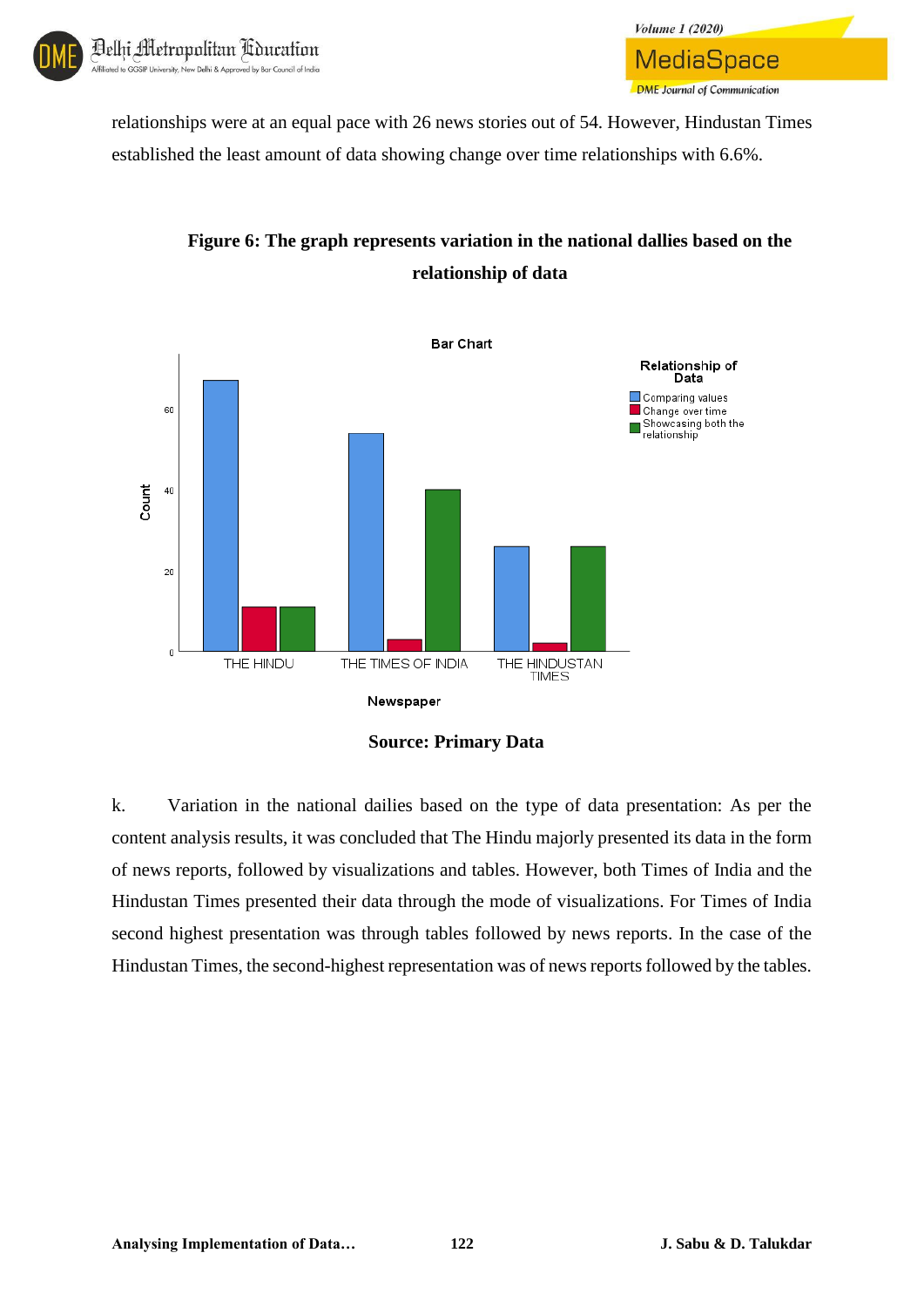



**Volume 1 (2020)** 

MediaSpace

**DME** Journal of Communication



**Source: Primary Data**

l. Variation in the national dailies based on the type of data visualization: Through the content analysis methodology it was figured out that The Hindu visualizations were in majority represented through multiple projections and combined charts. However, the least was presented through images. Times of India represented visualizations through multiple projections mainly followed by analytical charts. The least number of visualizations were presented through images and combined charts. In the case of the Hindustan Times majority of the data, visualizations were presented in the form of charts, followed by combined charts and multiple projections. The least amount of data was represented through images and maps.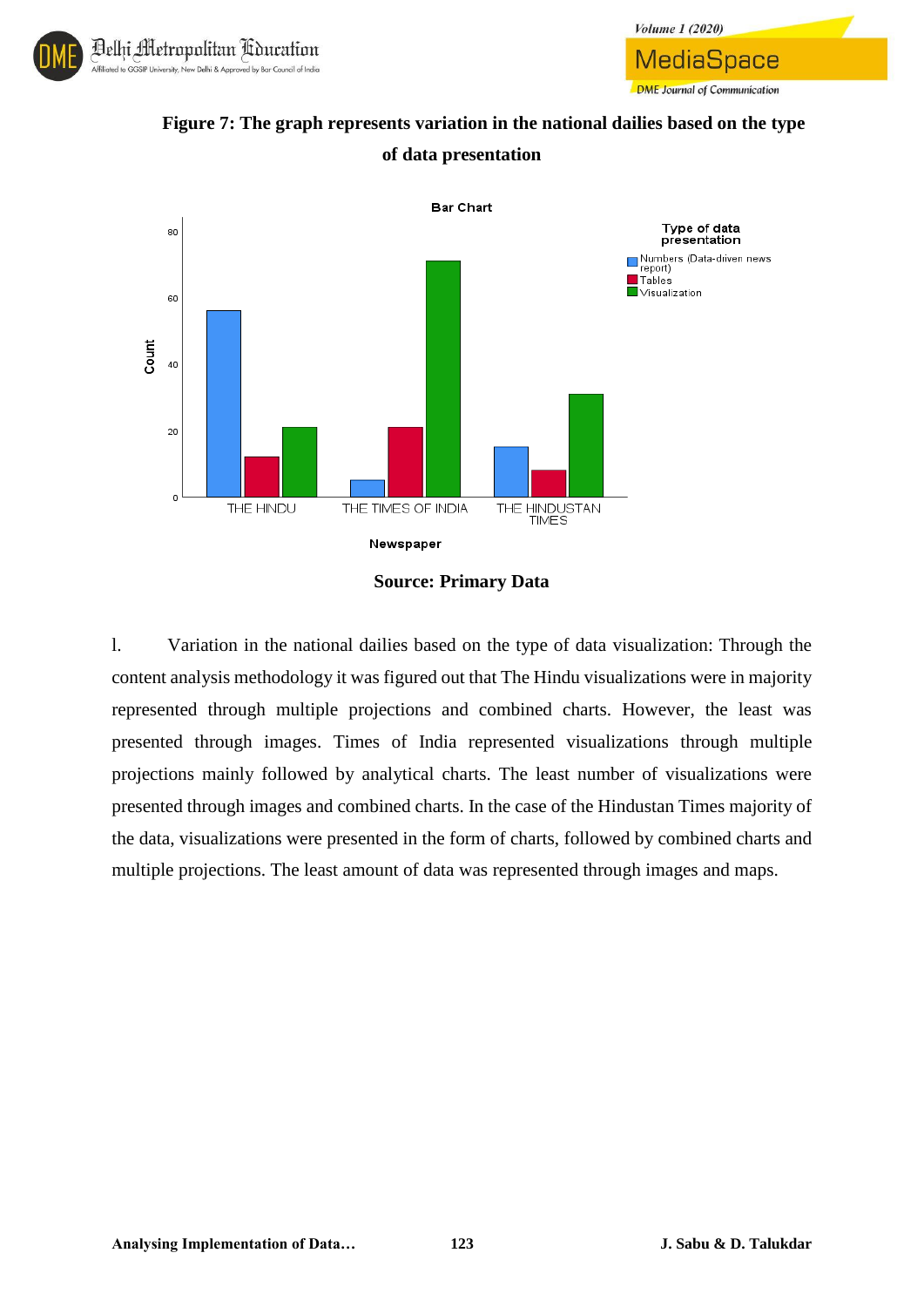

**Figure 8: The graph represents variation in the national dailies based on the type of data visualization**

Volume 1 (2020)

**MediaSpace** 

**DME** Journal of Communication



**Source: Primary Data**

m. Variations in the national dallies based on the structure of visualization: As per the results of the content analysis all 3 national dailies covered data-driven stories wherein major data was structured as a story other than data visualizations which remained just a part of the story.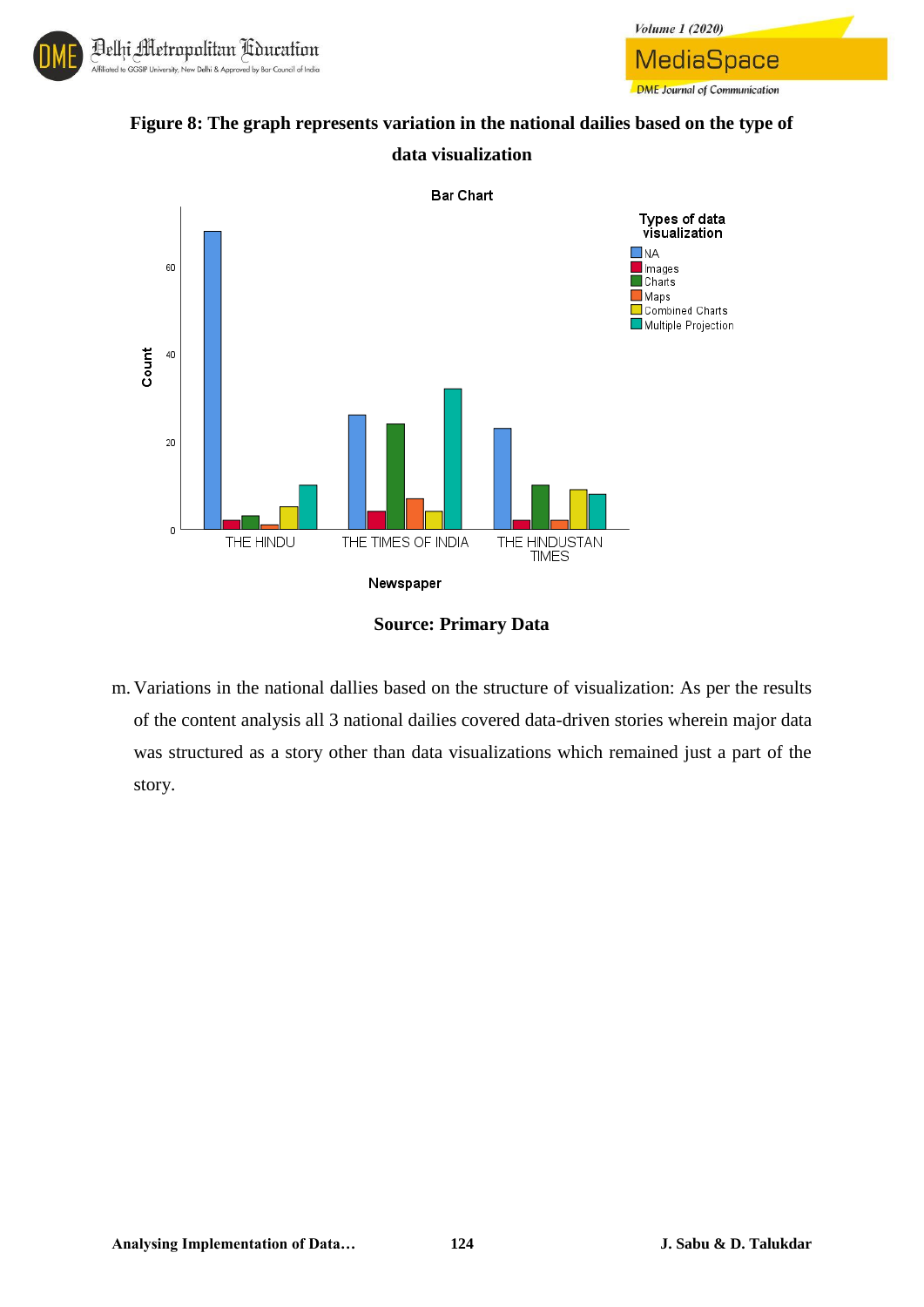



**Volume 1 (2020)** 

MediaSpace

**DME Journal of Communication** 



**Source: Primary Data**

#### **6.2 Findings based on collective data analysis and interpretation:**

a. Primary news sources in data-driven news stories: As per the results of content analysis of 240 data-driven news stories it can be concluded that major news sources for data-driven stories are the named reporter and/or correspondents, followed by the unnamed reporters and/or correspondents and the least were the news agencies 22.9% of the data-driven stories out of 240 were taken from the news agencies. However, for 1.7% of the news stories, no news sources were mentioned.

b. Presence of innovative display in data-driven news stories: For the majority of the datadriven news stories there was no innovative display in all the three newspapers.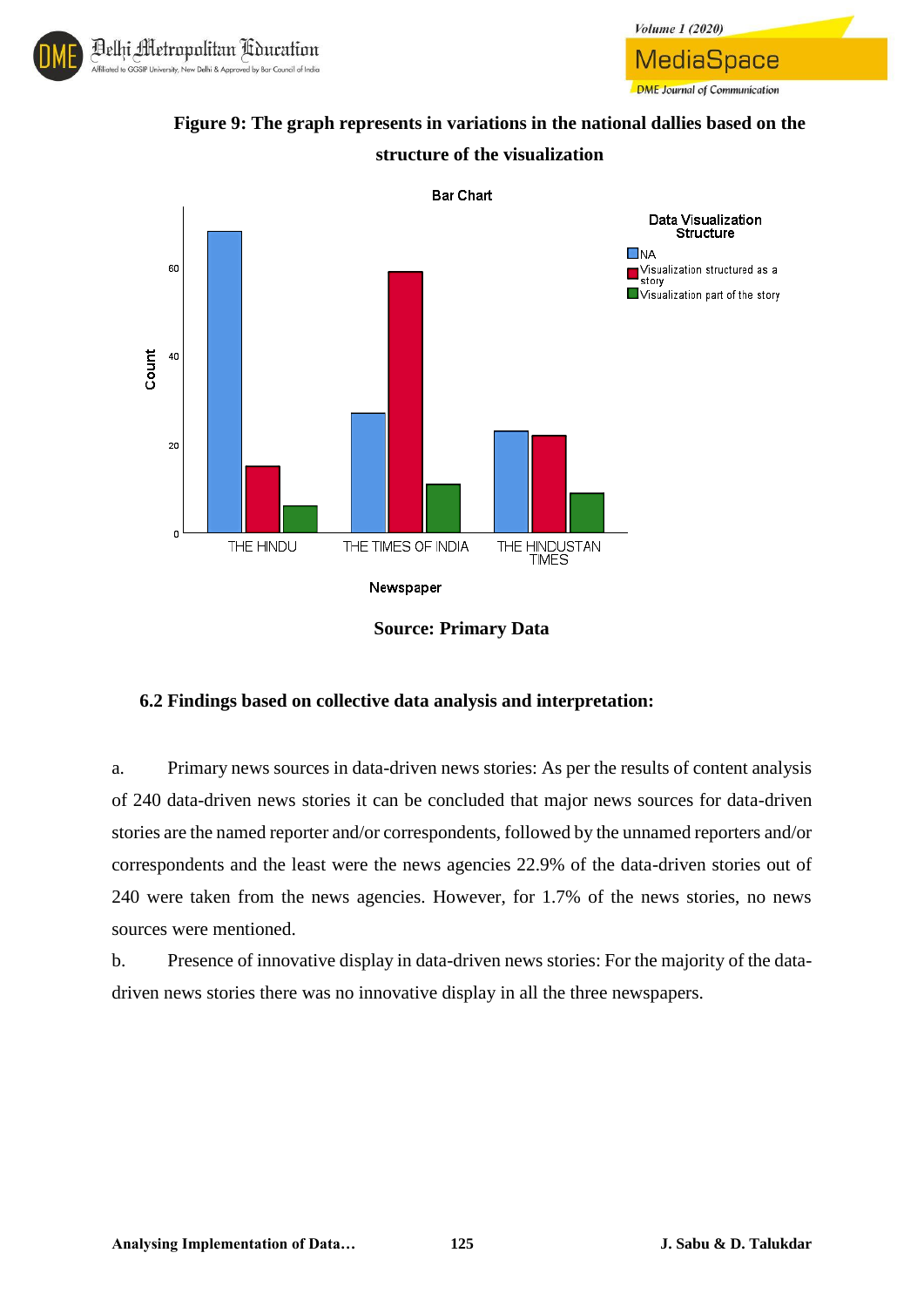



**Figure 10: The graph depicts the presence of innovative display in data-driven news** 

*Volume 1 (2020)* 

**MediaSpace** 

**DME** Journal of Communication

#### **Source: Primary Data**

c. Presence of special section for data-driven news stories: For a majority of data-driven news stories there was no inclusion of special section for data-driven news stories in all the three newspapers.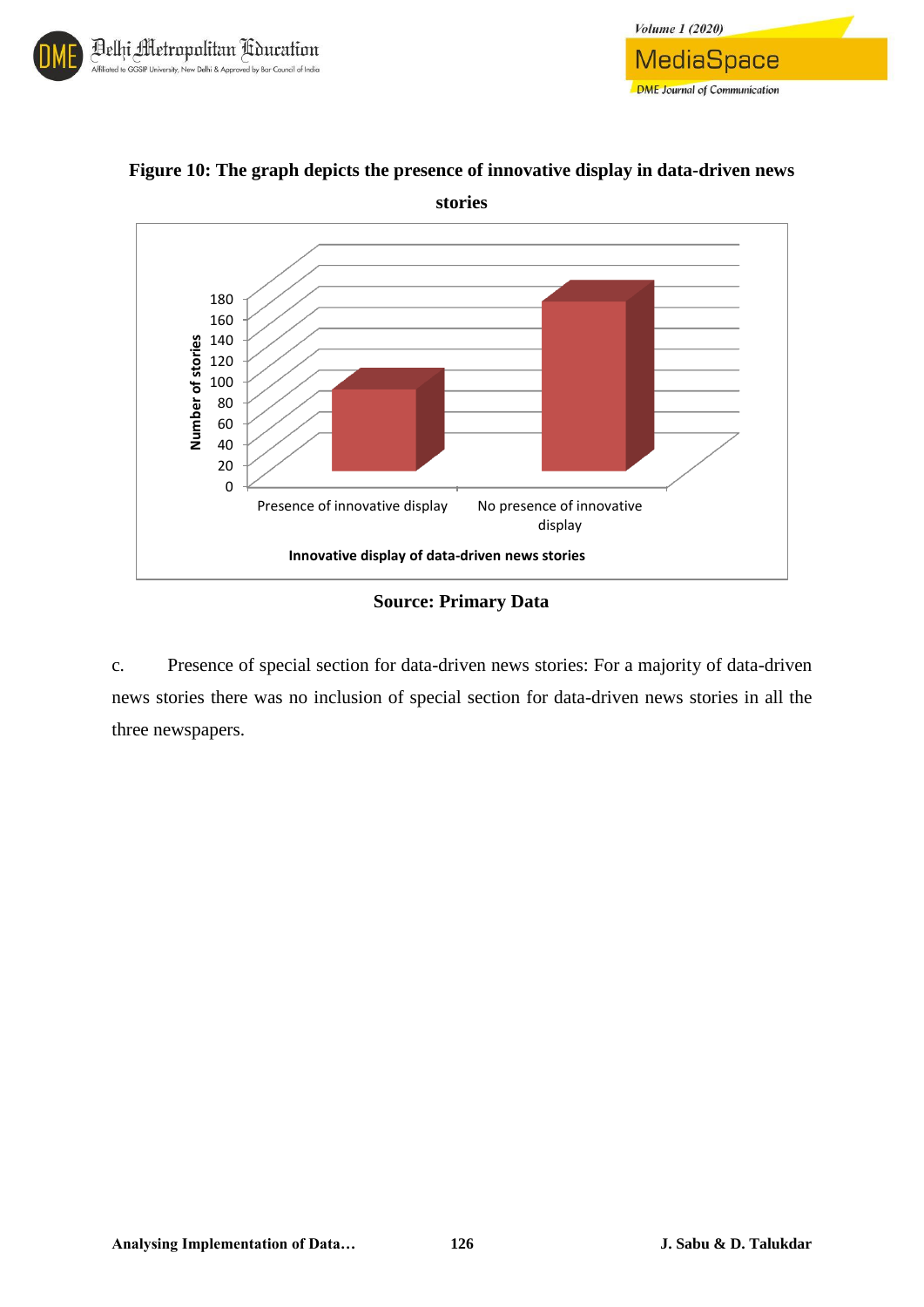



**Figure 11: The graph depicts the presence of a special section for data-driven news** 



#### **Source: Primary Data**

d. Format dominantly used to carry out data-driven news stories: According to the study conducted it was concluded that the majority of the news stories are covered in the form of the news report and very minimal data-driven stories are categorized under the editorial and opinion piece section of newspapers.

e. Dominant beat in carrying out data-driven news stories: As per the analysis majority of the data-driven news stories were covered in sports beat collectively. Further in the majority are the data-driven news stories falling under the economical and national beat of the newspapers.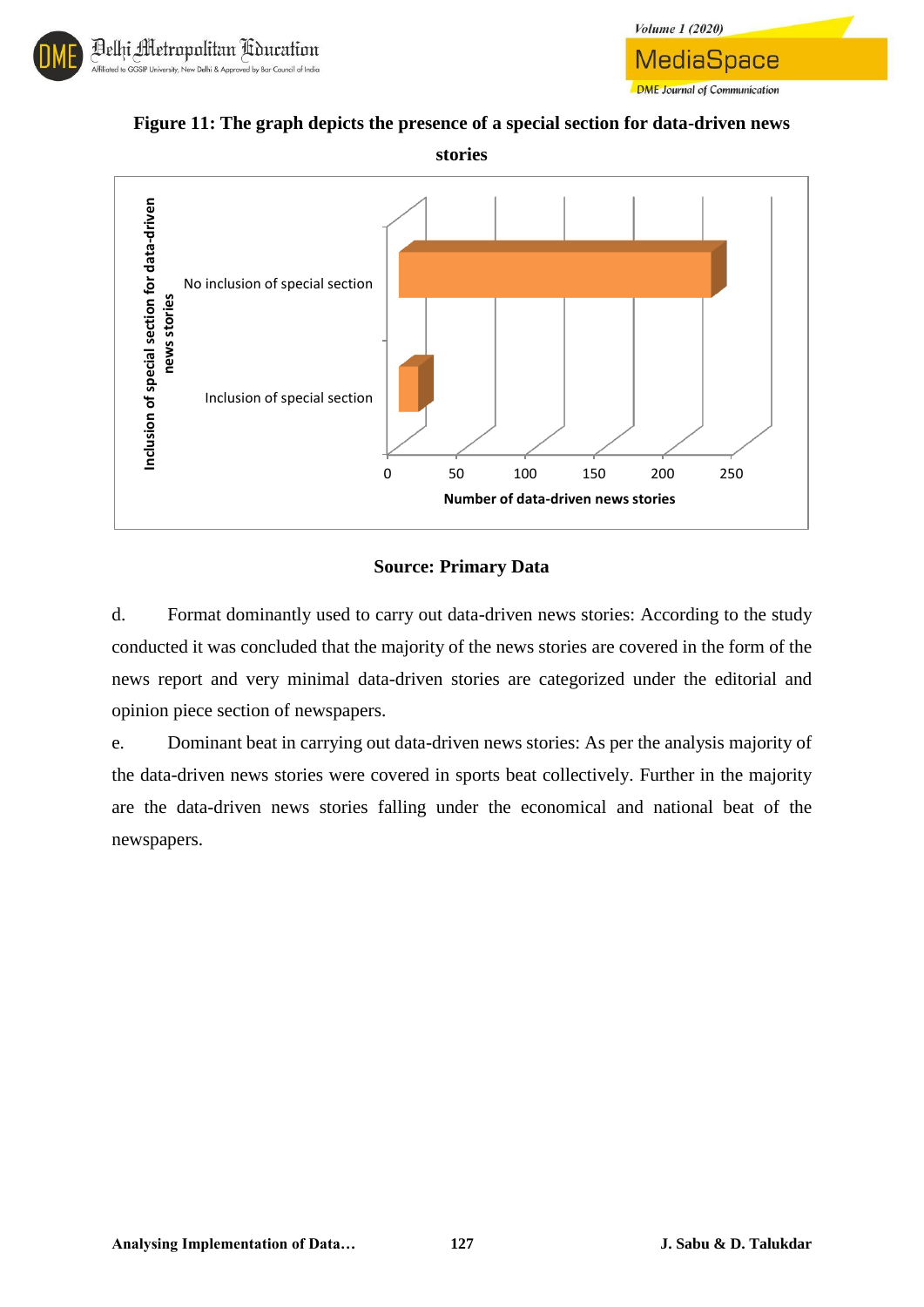



**Figure 12: The graph depicts the dominant beat in carrying out data-driven news** 



#### **Source: Primary Data**

f. Primary data source in the data-driven news stories: Through the content analysis methodology it was figured out the main source for data are the newspaper organizations itself. Further in the majority is data generated from international news agencies and autonomous bodies. However, newspapers used the least of the data which was obtained from websites.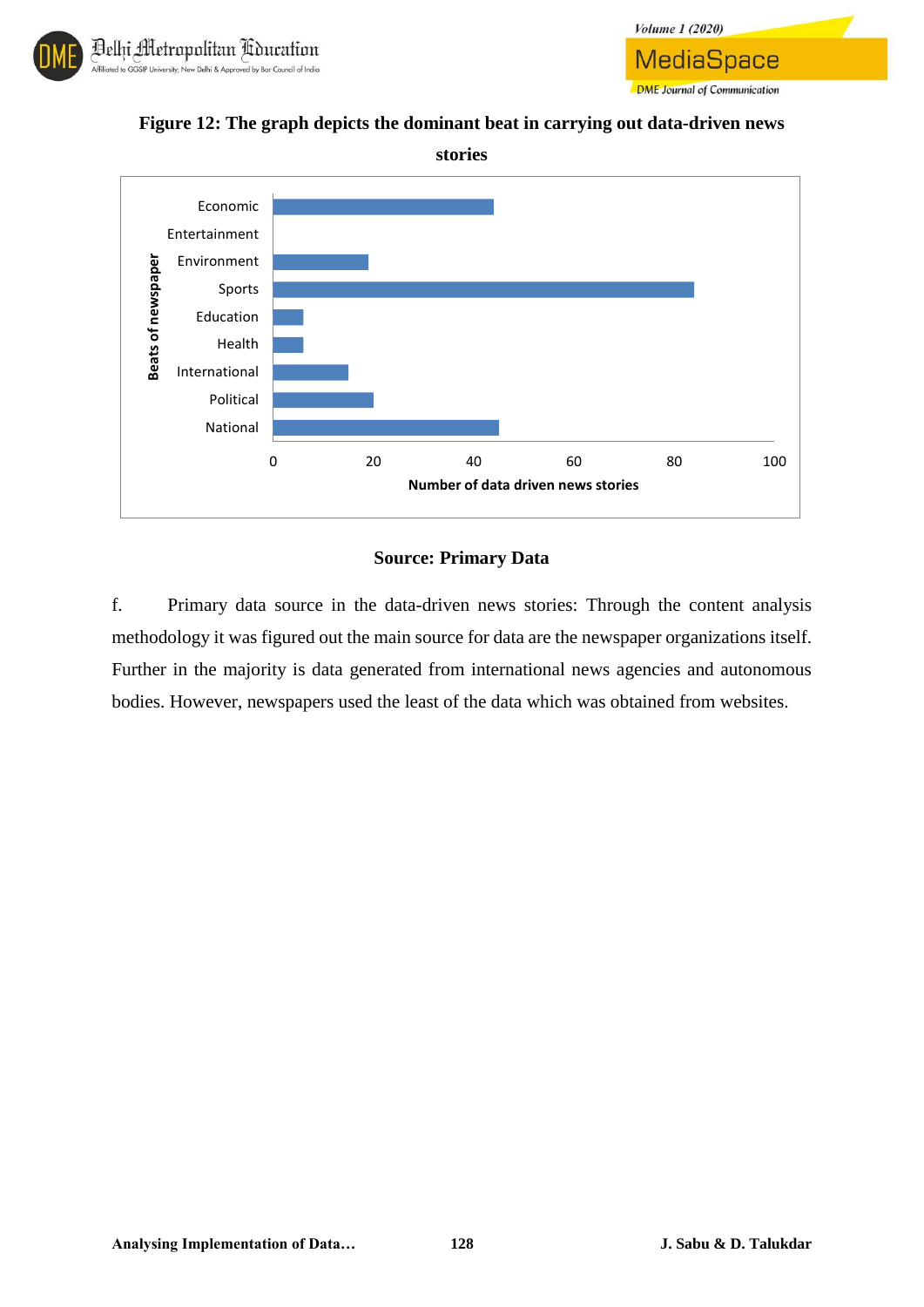

#### **Figure 13: The graph depicts the primary data source in the data-driven news stories**

*Volume 1 (2020)* 

**MediaSpace** 

**DME** Journal of Communication

#### **Source: Primary Data**

g. The dominance of data-driven stories based on purpose: Through this study, it was figured that newspapers focus more on analytical based data-driven stories as compared to those stories which just mention facts.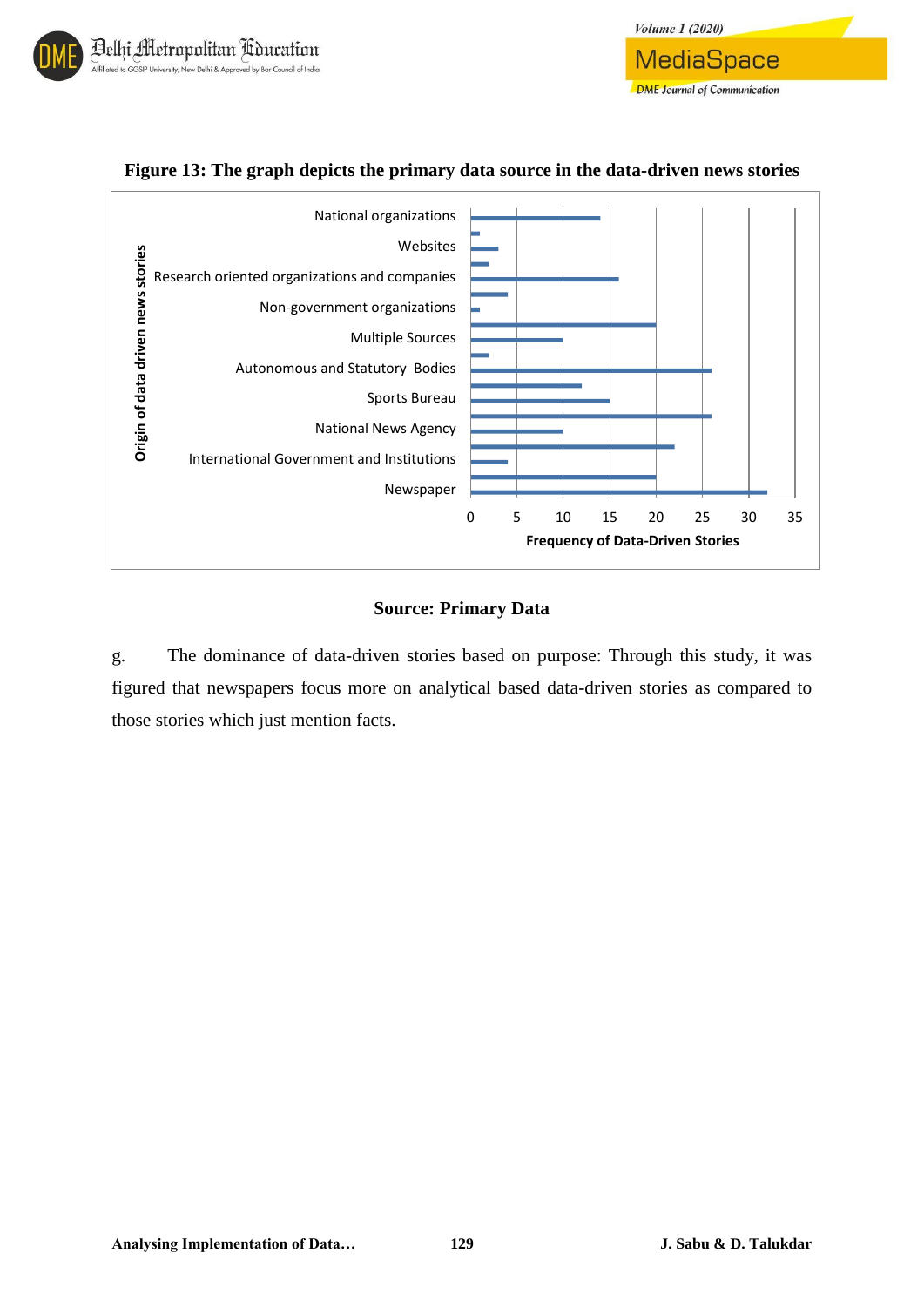



**Figure 14: The graph depicts the dominance of data-driven stories based on the purpose**

**Volume 1 (2020)** 

**MediaSpace** 

**DME** Journal of Communication

#### **Source: Primary Data**

h. The dominance of data-driven stories based on relationship: It was concluded that the majority of the data in the news stories showed the relationship of comparison, followed by stating both the relationships of comparison and change over time. However, data showing change over time relationships were less in the 240 data-driven news stories which were analyzed.



**Figure 15: The graph depicts the dominance of data-driven stories based on the relationship**

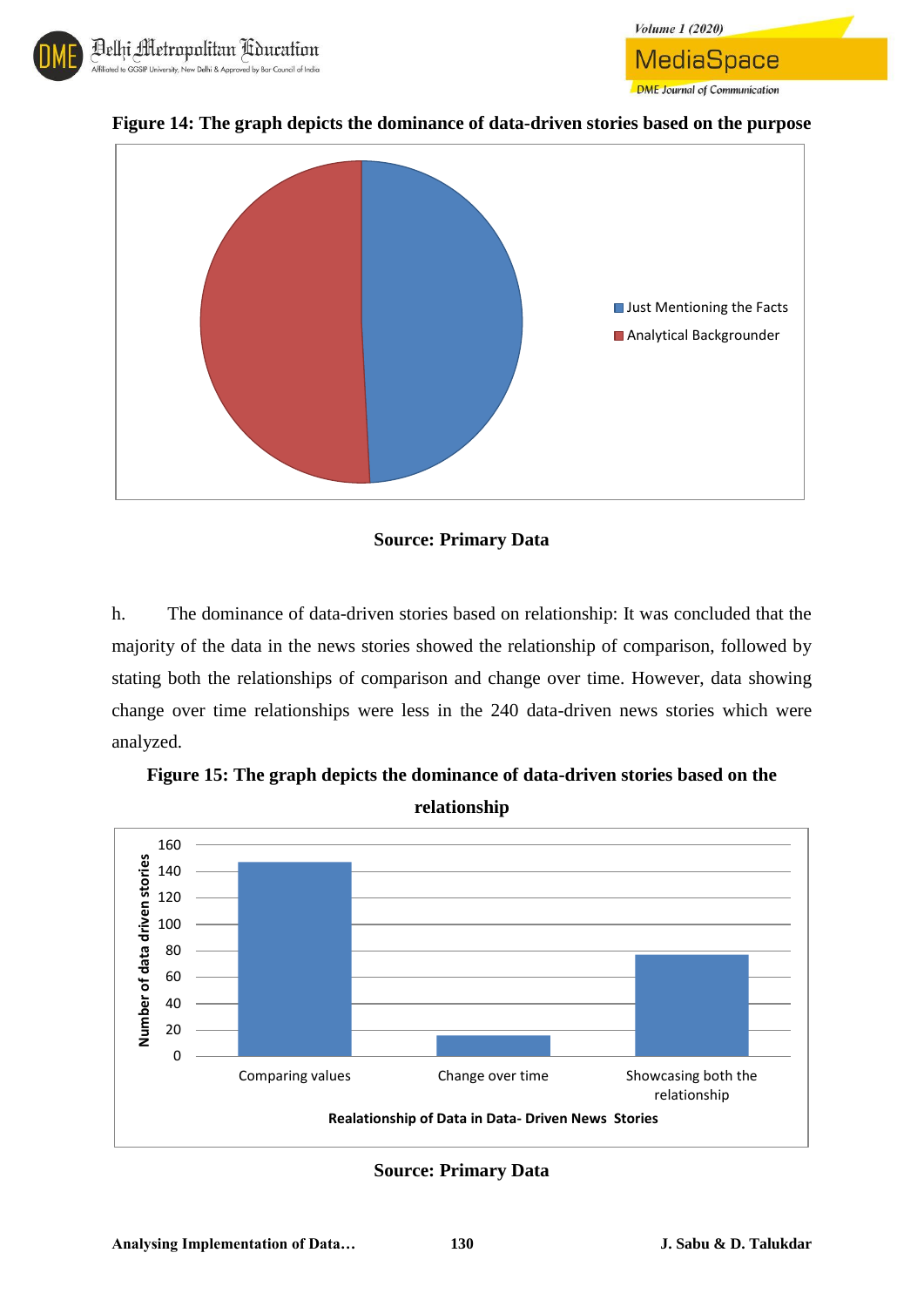i. The prominence of presentation of data in data-driven news stories: In the majority of the news stories data was presented through the mode of visualization. The second highest was the presentation of data in the form numbers mentioned in the news report and least were in the case data presented in the form of tables.

**Volume 1 (2020)** 

MediaSpace

**DME** Journal of Communication

**Figure 16: The graph depicts prominence of presentation of data in data-driven news stories**



**Source: Primary Data**

j. The dominance of type in the data visualizations within the data-driven stories: As per the results of the content analysis, in the majority of the news articles data was published in the form of multiple projections, followed by charts and combined charts. The data was least presented in the form of images and maps. However, for 48.8% of data-driven news stories, this criteria wasn't applicable as data was presented either in the form of news reports or tables.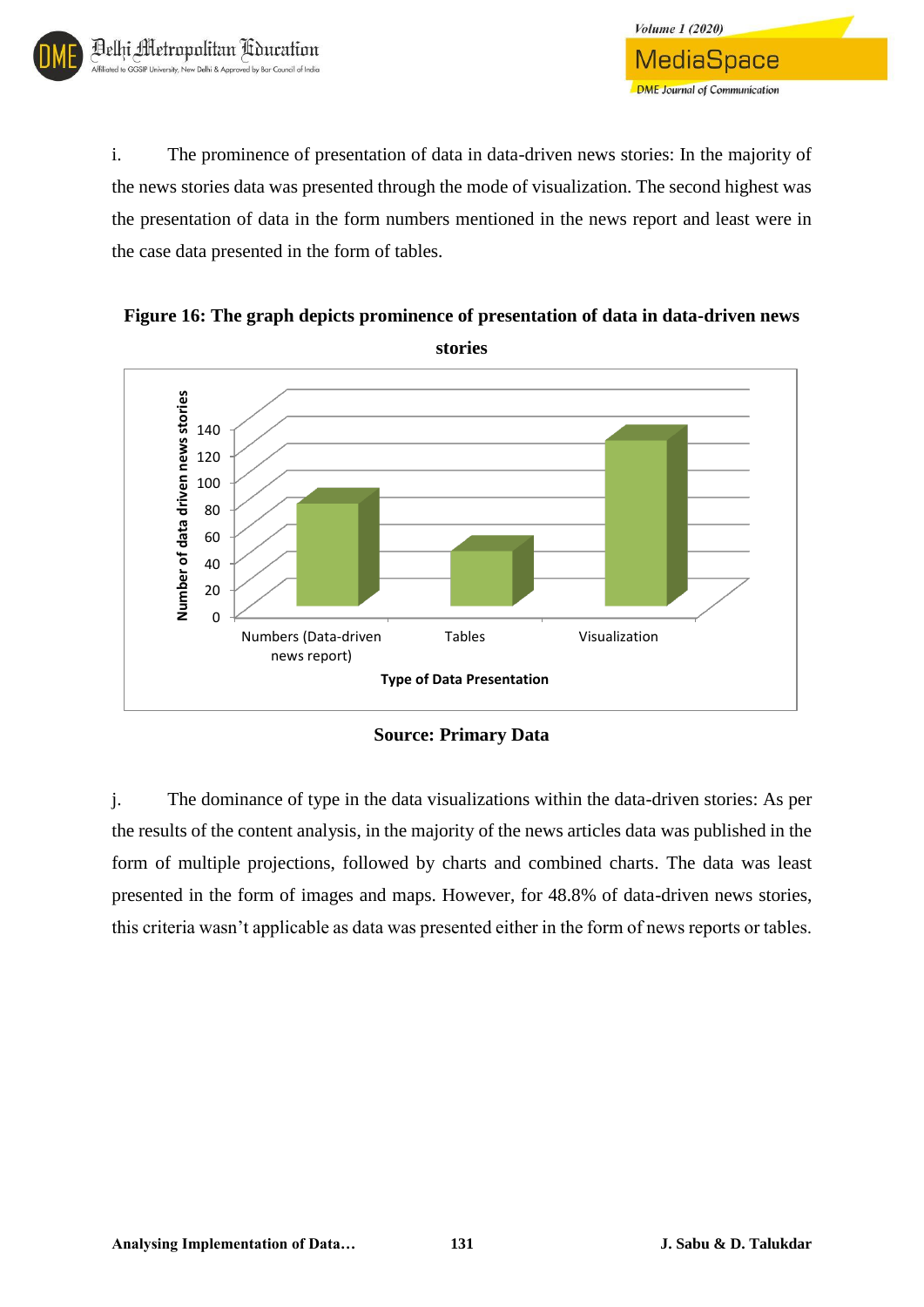



**Figure 17: The graph depicts the dominance of type in the data visualizations within the data-driven stories**



**Source: Primary Data**

k. The dominance of the visualization structure within the data-driven stories: According to the analysis, the majority of the data visualizations were structured as a story as compared to data visualizations which just acted as a part of the story. But for 48.8% of data-driven news stories, this criteria wasn't applicable as data was presented either in the form of news reports or table.





**Source: Primary Data**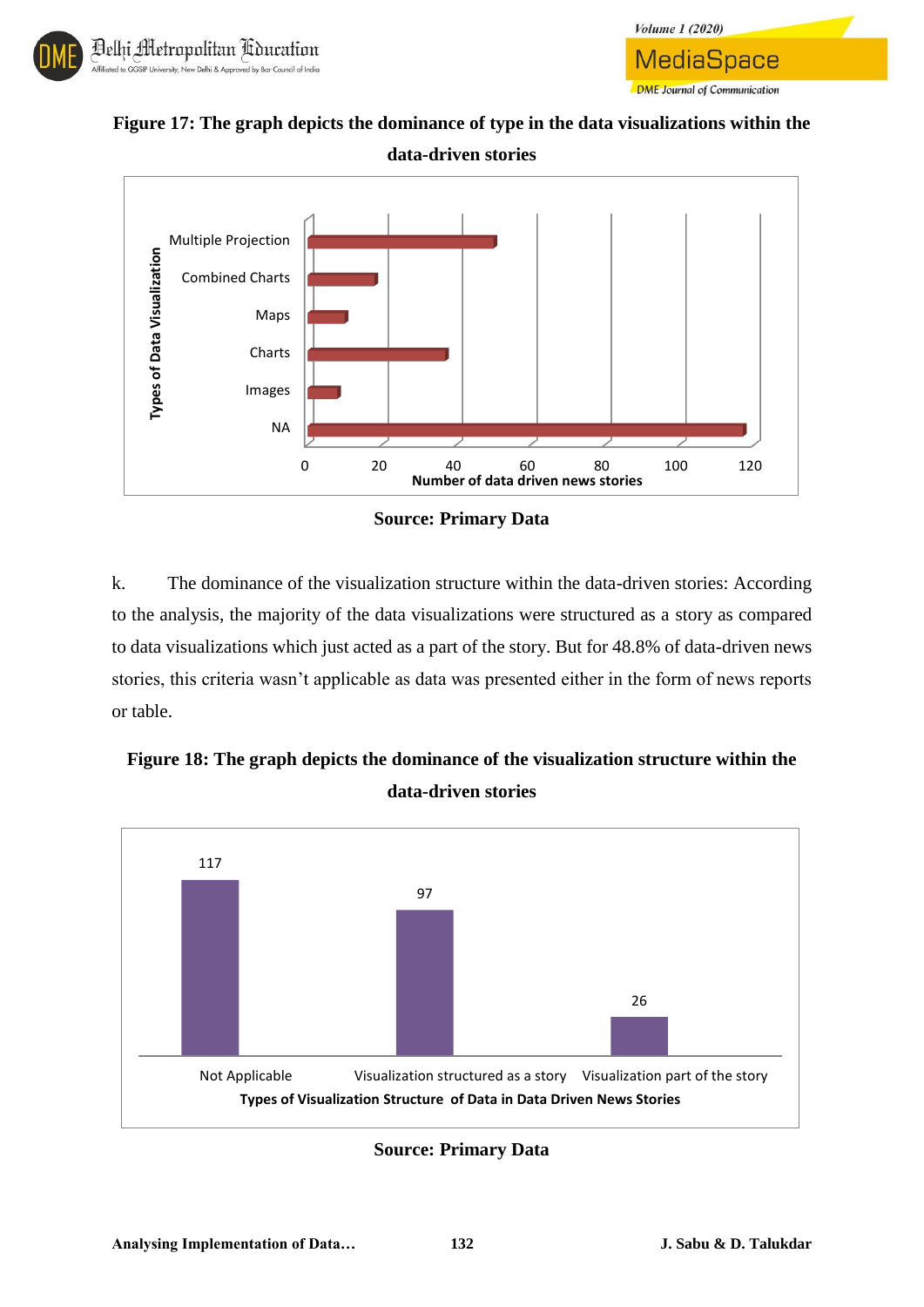

## **7. Models Suggested for Data-Driven News Reporting in Newspapers**

In this model, the data-driven news stories of newspapers were initially classified based on purpose which included data-driven news stories with the sole purpose of just mentioning facts and remaining which depicted analytical aspects with the help of data. Further, the datadriven news stories can be classified based on the relationship which included parameters like data stating comparing values, change over time or either stating both the relationships.

**Figure 19: Proposed model of data-driven reporting in newspapers based on purpose** 



#### **Source: Primary Data**

In the second model, the data-driven news stories were classified based on data presented in the data-driven news stories. The classification included parameters like data represented through news reports, tables, and visualizations. The data visualizations were further classified into types of data visualizations which included images, charts, maps, combined charts, and multiple projections or visualizations. The data visualizations are further classified based on structure wherein visualizations are either structured as a story or it's a part of the story.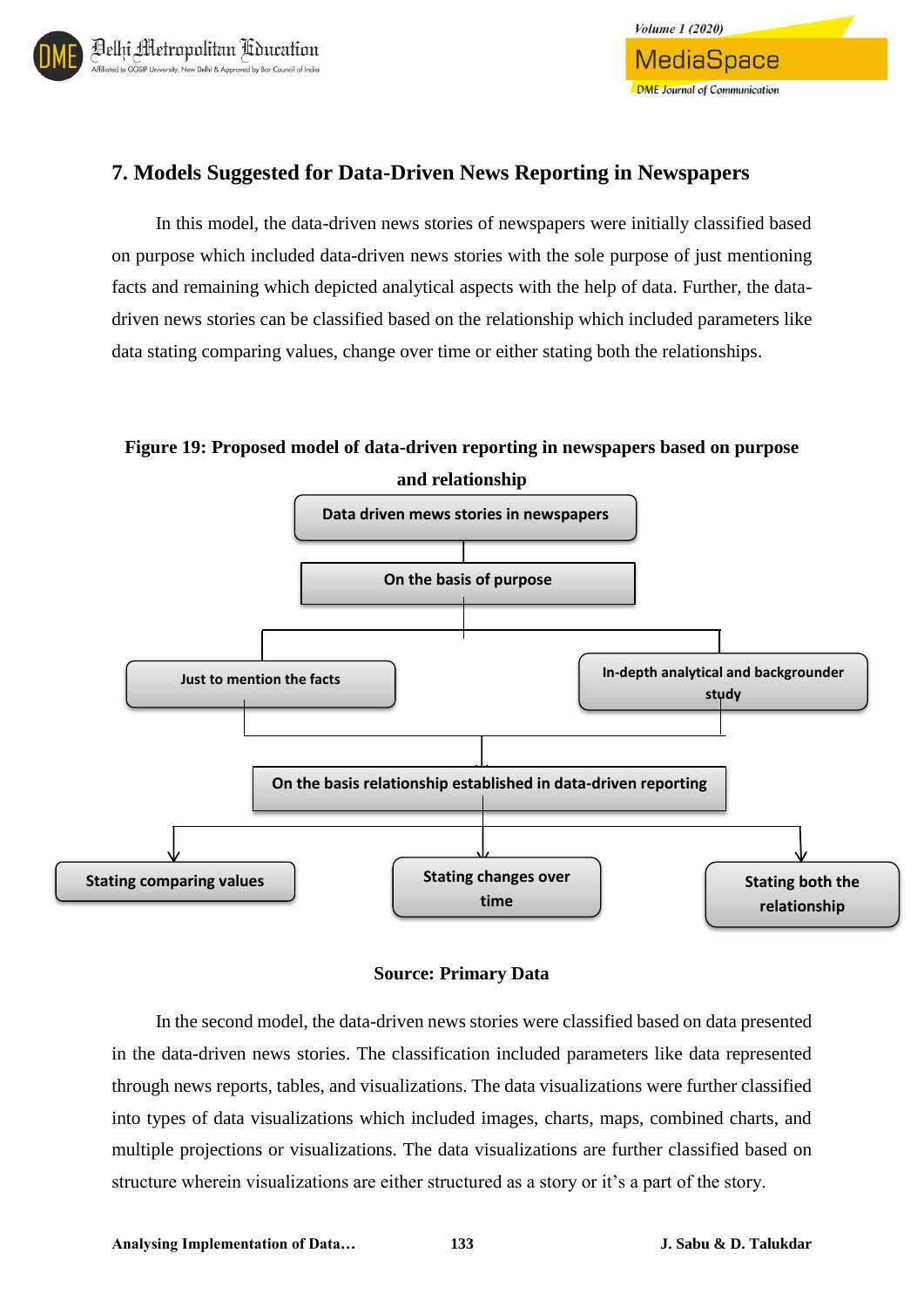



## **Figure 20: Proposed model of data-driven reporting in newspapers based on the classification of data presentation, type, and structure**

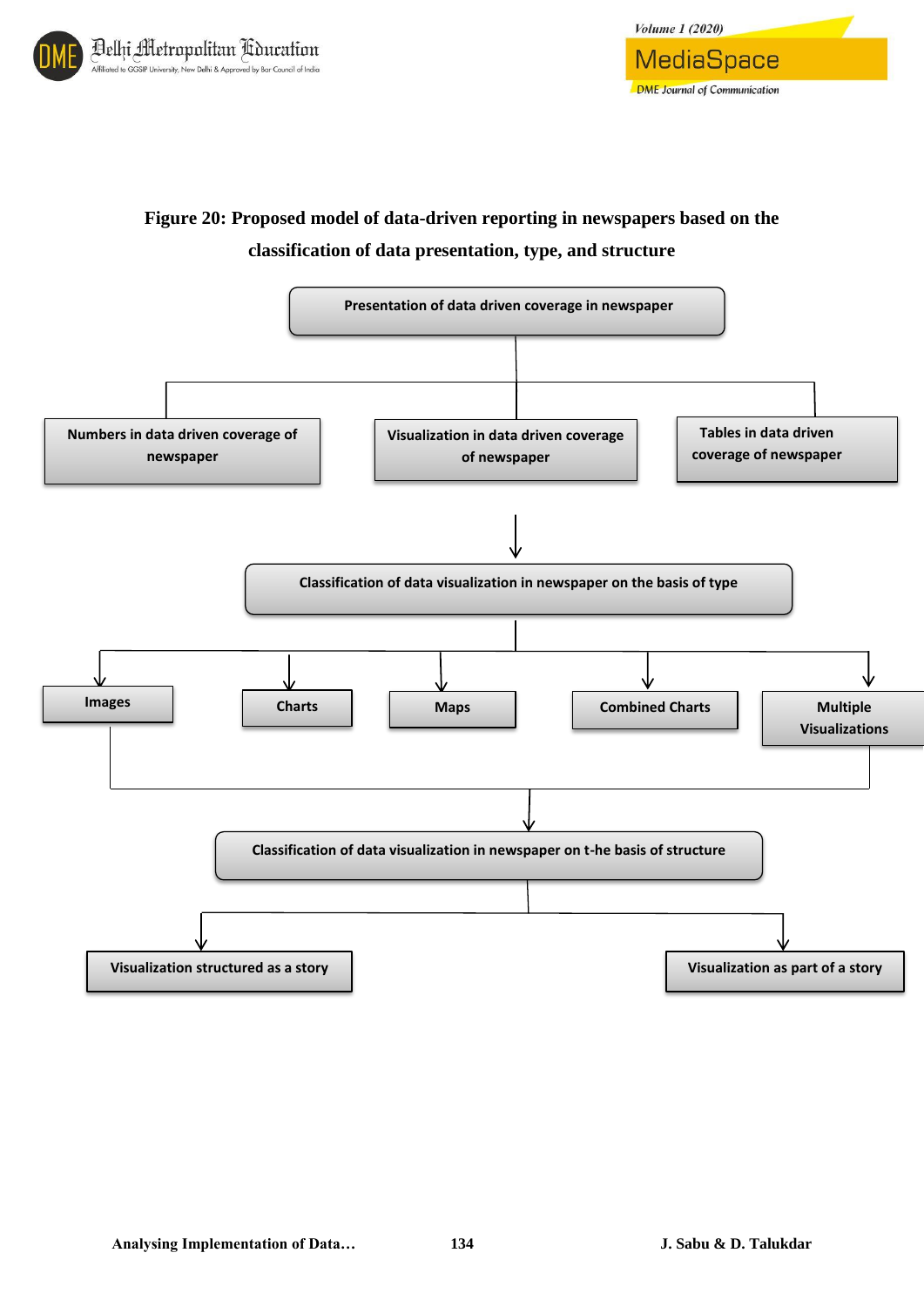## **8. Conclusion of the Study**

The main aim of this research was to analyze the coverage of data journalism in three main daily papers of India based on the taxonomy model of data journalism-2017. The main aim of this paper was to investigate if the model was suitable for data-driven coverage in the newspapers and if not were there any modifications that can be proposed as an extended model of this taxonomy based on the practice of data journalism in the newspapers.

The extended model of data journalism was proposed to help print journalists to follow the more structuralized model of data journalism which will cater to their needs and will open a new chapter in educational strategies of data journalism. The proposed model proved that data journalism as a term is not limited to online media platforms, but can be implemented within the print media and can raise similar challenges to print journalists. Hence data journalism and its educational strategies should not be limited to online media platforms, as in the age of transparency and authenticity newspapers are depending heavily on data to maintain the genuineness of the medium.

The positive aspect of this research study was that the researcher took into consideration the purpose of the data, the relationship established through data, and lastly the type of data visualizations utilized by various newspapers. For the first time practice of data journalism in the newspapers was put into focus rather than limiting its scope to online platforms. Hence all the parameters helped the researcher propose models of data-driven news stories in the newspapers.

The basic limitation of this study can be that the researcher could have increased the sample of the study for more scope of generalization. However due to the limitation of time and resources the study was confined to an unstructured sample of ten consecutive newspapers of each national dailies.

The future scope of the study for other researchers can be to identify the further classification of data presentation with news reports and tables. The new classification can further modify the scope of the model and its practice can even be tested in the Hindi newspapers which has the highest readership in India. This exercise will only provide more authenticity to the models or can even bring up new findings.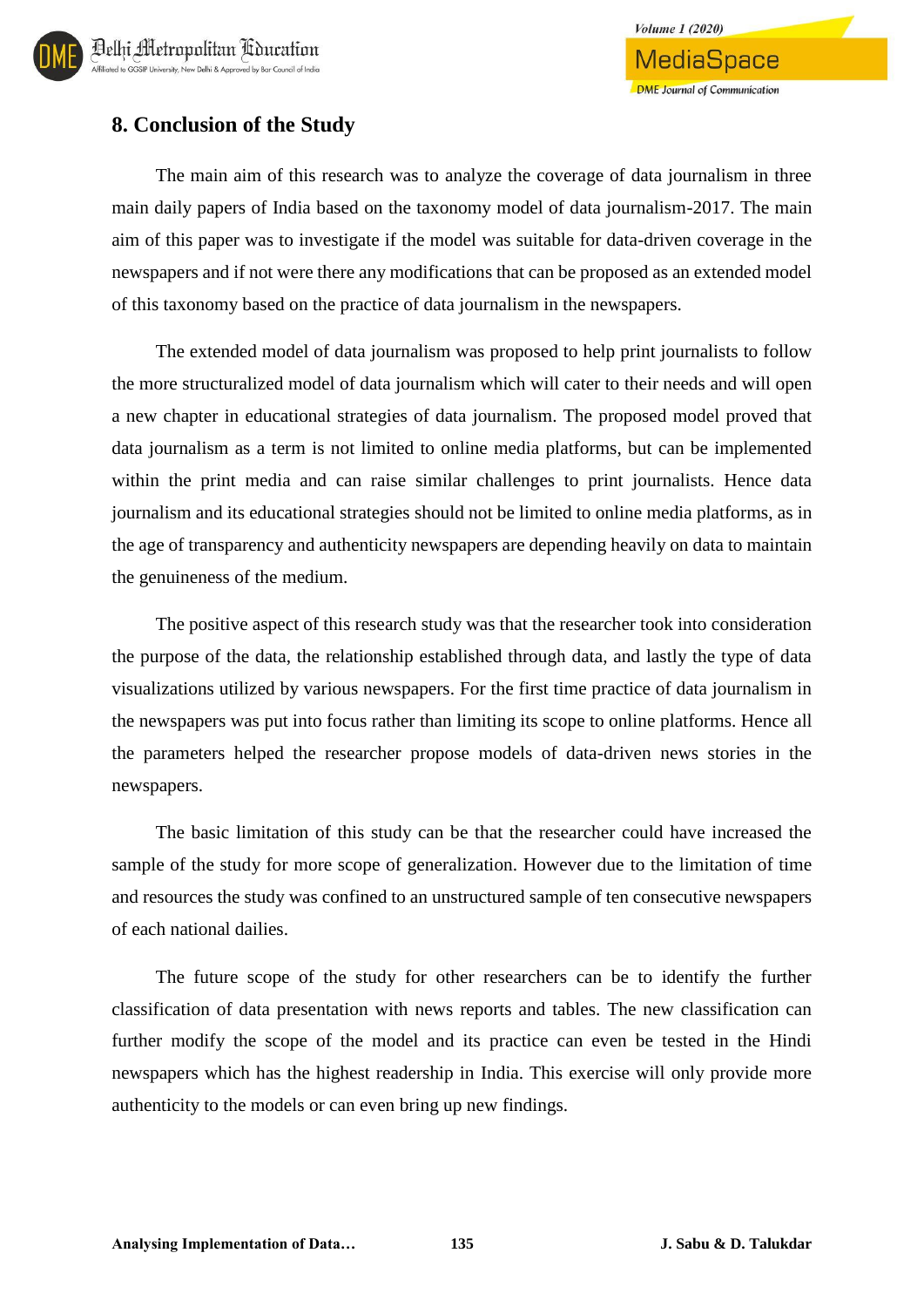

## **References**

Bradshaw, Samantha & Philip N., Howard (2017). *Troops, Trolls and Troublemakers: A Global Inventory of Organized Social Media Manipulation*. Accessed from https://comprop.oii.ox.ac.uk/ research/troops-trolls-and-trouble-makers-a-global-inventoryof-organized-social-media-manipulation/

Campbell-Smith, Ualan & Bradshaw, Samantha (2019). *Global Cyber Troops Country Profile: India*. Oxford Internet Institute, University of Oxford https://comprop.oii.ox.ac.uk/wpcontent/uploads/sites/93/ 2019/05/India-Profile.pdf

Carr, Austin et.al (2019). *Silicon Valley is listening to your most intimate moments*. Accessed from https://www.bloomberg.com/news/features/2019-12-11/silicon-valley-got-millions-tolet-siri-and-alexa-listen-in

Collins, Keith & Dance JX ,Gabriel (2018). *How Researchers Learned to Use Facebook 'Likes' to Sway Your Thinking*. https://www.nytimes.com/2018/03/20/technology/facebookcambridge-behavior-model.html

Confessore, Nicholas (2018). *Cambridge Analytica and Facebook: The Scandal and the Fallout So Far*. Accessed from https://www.nytimes.com/2018/04/04/us/politics/cambridgeanalytica-scandal-fallout.html

Dreyfuss, Emily (2018). *Google Tracks You Even If Location History's Off. Here's How to Stop It*. Accessed from https://www.wired.com/story/google-location-tracking-turn-off/

Flaxman, Seth et.al (2016). *Filter Bubbles, Echo, Chambers, and Online News Consumption.* 

Harari, Y. (2017) *Homo Deus - A Brief History of Tomorrow*, (rev. ed) London: Vintage (Penguin Random House)

Hogan,Mél & Shepherd, Tamara (2015). *Information Ownership and Materiality in an Age of Big Data Surveillance*. Journal of Information Policy , 2015, Vol. 5 (2015), pp. 6-31. Published by: Penn State University Press. Stable URL: https://www.jstor.org/stable/10.5325/jinfopoli. 5.2015.0006

Ingraham, Christopher (2018). *An insurance company wants you to hand over your Fitbit data so it can make more money. Should you?*Accessed from https://www.washingtonpost.com/business /2018/09/25/ an-insurance-company-wants-youhand-over-your-fitbit-data-so-they-can-make-more-money-should-you/

Lapowsky, Issie (2018). *The Man Who Saw the Dangers of Cambridge Analytica Years Ago.*  Accessed from https://www.wired.com/story/the-man-who-saw-the-dangers-of-cambridgeanalytica/

Leetaru, Kalev (2018). *Facebook's Automated Ad Labels Plus Facial Recognition: The Real-Life Minority Report?* Accessed from https://www.forbes.com/sites/kalevleetaru/2018/07/18/facebooks-automated-ad-labels-plusfacial-recognition-the-real-life-minority-report/#2ab799176808

Leetaru, Kalev (2019). *Global Mass Surveillance And How Facebook's Private Army Is Militarizing Our Data*. Accessed from https://www.forbes.com/sites/kalevleetaru/2019/03 /11/global-mass-surveillance-and-how-facebooks-private-army-is-militarizing-ourdata/#31a25cd81786